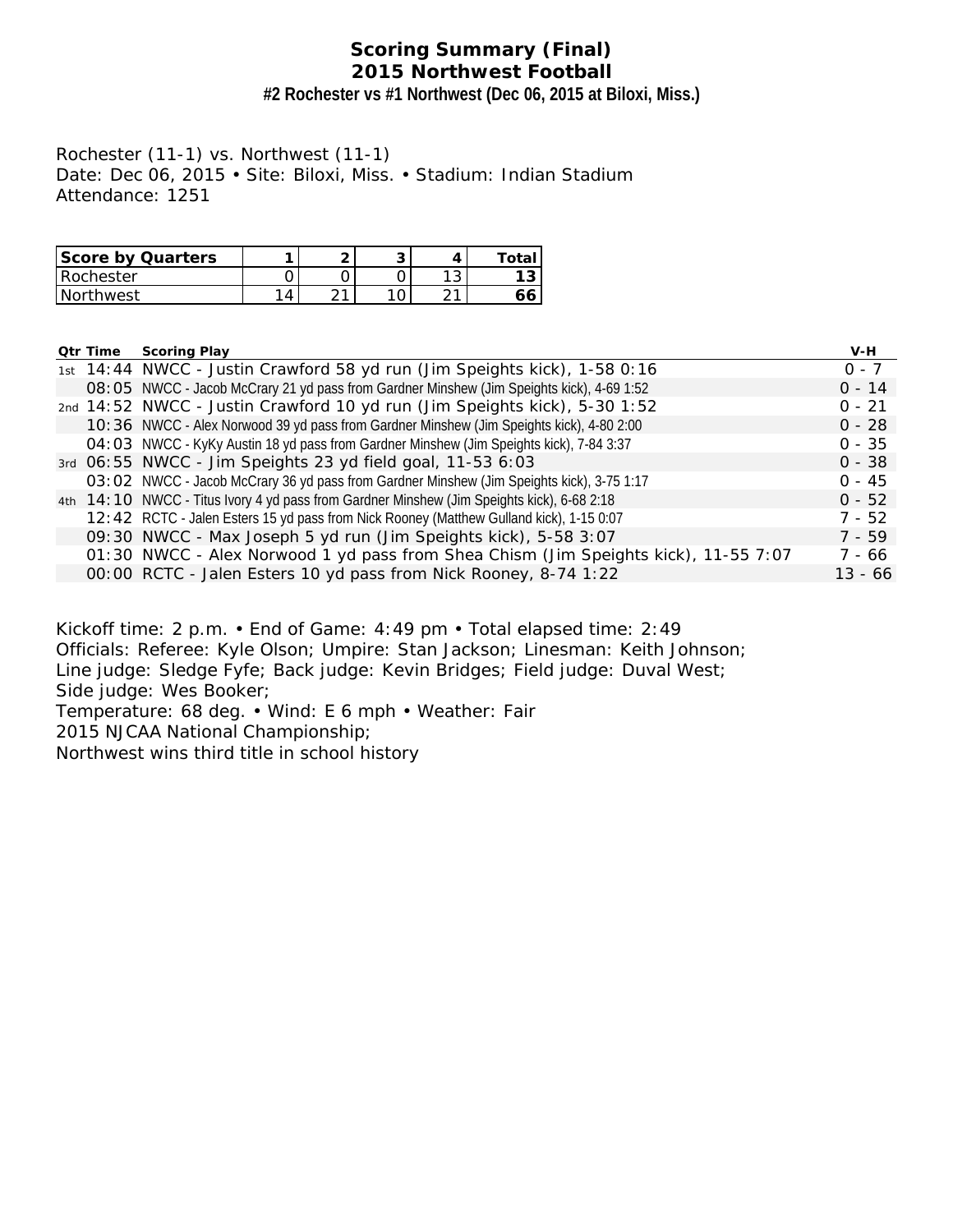# **Team Statistics (Final) 2015 Northwest Football #2 Rochester vs #1 Northwest (Dec 06, 2015 at Biloxi, Miss.)**

|                                | <b>RCTC</b>    | <b>NWCC</b>   |
|--------------------------------|----------------|---------------|
| FIRST DOWNS                    | 14             | 27            |
| Rushing                        | 3              | 10            |
| Passing                        | 11             | 16            |
| Penalty                        | 0              | 1             |
| NET YARDS RUSHING              | 27             | 194           |
| <b>Rushing Attempts</b>        | 19             | 33            |
| Average Per Rush               | 1.4            | 5.9           |
| Rushing Touchdowns             | $\overline{0}$ | 3             |
| Yards Gained Rushing           | 58             | 239           |
| Yards Lost Rushing             | 31             | 45            |
| NET YARDS PASSING              | 223            | 486           |
| Completions-Attempts-Int       | $26 - 48 - 1$  | $27 - 34 - 2$ |
| Average Per Attempt            | 4.6            | 14.3          |
| Average Per Completion         | 8.6            | 18.0          |
| Passing Touchdowns             | 2              | 6             |
| TOTAL OFFENSE YARDS            | 250            | 680           |
| Total offense plays            | 67             | 67            |
| Average Gain Per Play          | 3.7            | 10.1          |
| Fumbles: Number-Lost           | $2 - 0$        | $3 - 1$       |
| Penalties: Number-Yards        | $5 - 44$       | $9 - 70$      |
| PUNTS-YARDS                    | 9-306          | $1 - 37$      |
| Average Yards Per Punt         | 34.0           | 37.0          |
| Net Yards Per Punt             |                |               |
|                                | 31.9           | 32.0          |
| Inside 20                      | $\overline{2}$ | 1             |
| 50+ Yards                      | 1              | 0             |
| Touchbacks                     | $\overline{O}$ | O             |
| Fair catch                     | 3              | 0             |
| KICKOFFS-YARDS                 | $1 - 32$       | 11-628        |
| Average Yards Per Kickoff      | 32.0           | 57.1          |
| Net Yards Per Kickoff          | 23.0           | 38.5          |
| Touchbacks                     | 0              | 1             |
| Punt returns: Number-Yards-TD  | $1 - 5 - 0$    | $2 - 19 - 0$  |
| Average Per Return             | 5.0            | 9.5           |
| Kickoff returns: Number-Yds-TD | 10-180-0       | $1 - 9 - 0$   |
| Average Per Return             | 18.0           | 9.0           |
| Interceptions: Number-Yds-TD   | $2 - 17 - 0$   | $1 - 5 - 0$   |
| Fumble Returns: Number-Yds-TD  | $0 - 0 - 0$    | 0-0-0         |
| Miscellaneous Yards            | 0              | 0             |
| Possession Time                | 26:32          | 33:28         |
| 1st Quarter                    | 8:20           | 6:40          |
| 2nd Quarter                    | 8:09           | 6:51          |
| 3rd Quarter                    | 6:12           | 8:48          |
| 4th Quarter                    | 3:51           | 11:09         |
| <b>Third-Down Conversions</b>  | 4 of 16        | 4 of 8        |
| Fourth-Down Conversions        | 0 of 3         | 2 of 2        |
| Red-Zone Scores-Chances        | $2 - 2$        | $7 - 7$       |
| Touchdowns                     | $2 - 2$        | $6 - 7$       |
| Field goals                    | $0 - 2$        | $1 - 7$       |
| Sacks By: Number-Yards         | $1 - 10$       | $4 - 22$      |
| <b>PAT Kicks</b>               | $1 - 1$        | $9 - 9$       |
| <b>Field Goals</b>             | $O-O$          | 1-1           |
| Points off turnovers           | 7              | 7             |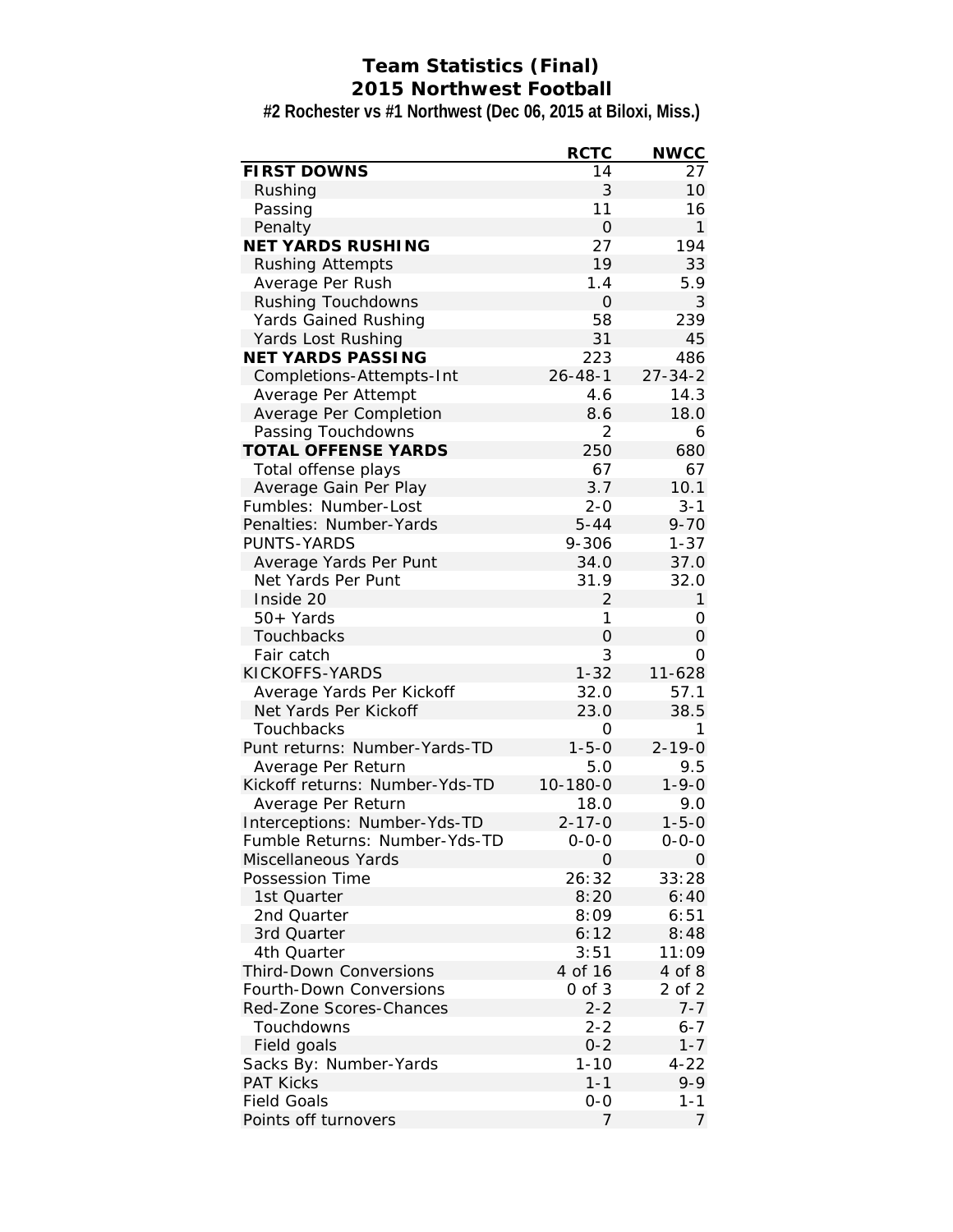# **Individual Statistics (Final) 2015 Northwest Football #2 Rochester vs #1 Northwest (Dec 06, 2015 at Biloxi, Miss.)**

#### **Rochester Northwest**

| Rushing<br>Michael Sales<br>Jaborie Rucks<br><b>Terrance Bowers</b><br>Devon Robinson<br>Raymonte Maynard<br>Nick Rooney<br>Totals                                                        | No. Gain Loss<br>Net<br>TD<br>Avg<br>Lg<br>5<br>18<br>14<br>O<br>12<br>2.8<br>4<br>12<br>10<br>2<br>12<br>6.0<br>0<br>0<br>10<br>8<br>1<br>$\mathbf{O}$<br>10<br>0<br>10.0<br>8<br>3<br>4<br>8<br>$\mathbf{O}$<br>O<br>2.0<br>1<br>$\mathbf 0$<br>$\overline{4}$<br>4.0<br>4<br>$\Omega$<br>4<br>27<br>$-3.5$<br>6<br>6<br>$-21$<br>0<br>6<br>$\overline{31}$<br>19<br>58<br>27<br>$\overline{O}$<br>12<br>1.4                          | Rushing<br>Justin Crawford<br>Max Joseph<br>Shea Chism<br>Gardner Minshew<br><b>TEAM</b><br>Totals                                                                                           | No. Gain Loss<br>15<br>145<br>89<br>14<br>1<br>0<br>2<br>5<br>0<br>1<br>33<br>239                                                                                              | Net<br>TD<br>Avg<br>Lq<br>2<br>1<br>144<br>58<br>9.6<br>30<br>2<br>87<br>1<br>6.2<br>$\overline{4}$<br>$\overline{O}$<br>$-4$<br>0<br>$-4.0$<br>$-5$<br>5<br>$-2.5$<br>10<br>$\Omega$<br>$0 - 28.0$<br>28<br>$-28$<br>0<br>3<br>45<br>58<br>5.9<br>194                                     |
|-------------------------------------------------------------------------------------------------------------------------------------------------------------------------------------------|-----------------------------------------------------------------------------------------------------------------------------------------------------------------------------------------------------------------------------------------------------------------------------------------------------------------------------------------------------------------------------------------------------------------------------------------|----------------------------------------------------------------------------------------------------------------------------------------------------------------------------------------------|--------------------------------------------------------------------------------------------------------------------------------------------------------------------------------|--------------------------------------------------------------------------------------------------------------------------------------------------------------------------------------------------------------------------------------------------------------------------------------------|
| Passing                                                                                                                                                                                   | TD Long Sack<br>$C - A - I$<br>Yds                                                                                                                                                                                                                                                                                                                                                                                                      | Passing                                                                                                                                                                                      | $C - A - I$                                                                                                                                                                    | TD<br>Long Sack<br>Yds                                                                                                                                                                                                                                                                     |
| Nick Rooney                                                                                                                                                                               | $26 - 48 - 1$<br>223<br>$\overline{2}$<br>18<br>4                                                                                                                                                                                                                                                                                                                                                                                       | <b>Gardner Minshew</b>                                                                                                                                                                       | $23 - 30 - 2$                                                                                                                                                                  | 421<br>5<br>48<br>1                                                                                                                                                                                                                                                                        |
| Totals                                                                                                                                                                                    | $\overline{2}$<br>18<br>$26 - 48 - 1$<br>223<br>$\overline{4}$                                                                                                                                                                                                                                                                                                                                                                          | Shea Chism                                                                                                                                                                                   | $4 - 4 - 0$                                                                                                                                                                    | 30<br>65<br>1<br>$\frac{0}{1}$                                                                                                                                                                                                                                                             |
|                                                                                                                                                                                           |                                                                                                                                                                                                                                                                                                                                                                                                                                         | Totals                                                                                                                                                                                       | $27 - 34 - 2$                                                                                                                                                                  | 48<br>486<br>6                                                                                                                                                                                                                                                                             |
| Receiving<br>Jalen Esters<br>London Covington<br><b>Terrance Bowers</b><br>Cody Scherff<br>Ernest Lemay<br>Delfontay Powell<br>Mason Shimrock<br>Connor Watts<br>Devon Robinson<br>Totals | Yards<br>TD<br>No.<br>Long<br>$\overline{2}$<br>90<br>8<br>17<br>39<br>18<br>6<br>0<br>3<br>13<br>32<br>$\mathsf{O}$<br>$\overline{2}$<br>15<br>26<br>$\mathsf{O}$<br>$\overline{2}$<br>7<br>13<br>0<br>$\overline{2}$<br>5<br>9<br>$\circ$<br>1<br>9<br>9<br>0<br>7<br>7<br>$\mathsf{O}\xspace$<br>1<br>$-2$<br>$\mathsf{O}\xspace$<br>$\overline{0}$<br>1<br>$\overline{2}$<br>223<br>$\overline{18}$<br>26                           | Receiving<br>Jacob McCrary<br>Marquisian Chapman<br>Todd Wilson<br>Alex Norwood<br>KyKy Austin<br>Justin Crawford<br>Titus Ivory<br>Darius Thomas<br><b>Tyrique Armstrong</b><br>Quandez Lee | No.<br>Yards<br>150<br>7<br>5<br>72<br>3<br>62<br>3<br>49<br>$\overline{2}$<br>48<br>$\overline{2}$<br>46<br>$\overline{2}$<br>11<br>1<br>25<br>1<br>15<br>8<br>1              | TD<br>Long<br>$\overline{2}$<br>48<br>0<br>43<br>0<br>26<br>$\overline{2}$<br>39<br>30<br>1<br>0<br>34<br>1<br>7<br>25<br>0<br>$\mathsf{O}$<br>15<br>0                                                                                                                                     |
|                                                                                                                                                                                           |                                                                                                                                                                                                                                                                                                                                                                                                                                         | Totals                                                                                                                                                                                       | $\overline{27}$<br>486                                                                                                                                                         | 8<br>48<br>6                                                                                                                                                                                                                                                                               |
| Punting<br>Dominiq Bouska<br>Totals                                                                                                                                                       | Avg Long In20<br>No.<br>Yds<br>TВ<br>9<br>34.0<br>$\overline{2}$<br>306<br>50<br>$\overline{0}$<br>9<br>$\overline{2}$<br>34.0<br>50<br>$\overline{O}$<br>306<br>Punt                                                                                                                                                                                                                                                                   | Punting<br><b>Jim Speights</b><br>Totals                                                                                                                                                     | Yds<br>No.<br>37<br>1<br>$\mathbf{1}$<br>$\overline{37}$<br>Punt                                                                                                               | Avg Long In20<br><u>TΒ</u><br>37.0<br>37<br>1<br>$\overline{O}$<br>37.0<br>$\overline{37}$<br>$\mathbf{1}$<br>$\overline{O}$                                                                                                                                                               |
| Returns                                                                                                                                                                                   | Kickoff<br>Intercept<br>Lg No Yds<br>Lg No Yds<br>No Yds<br>Lg                                                                                                                                                                                                                                                                                                                                                                          | Returns                                                                                                                                                                                      | No Yds                                                                                                                                                                         | Kickoff<br>Intercept<br>$Lg$ No Yds<br>Lg No Yds                                                                                                                                                                                                                                           |
| La'Kye Alston<br>Ernest Lemay<br><b>Billy Kellogg</b><br>Henry Ivy<br>Totals                                                                                                              | 5<br>5<br>5 1 2 0<br>29<br>1<br>1<br>$\mathsf{O}$<br>$\mathbf 0$<br>$\mathsf{O}\xspace$<br>2<br>22<br>12<br>0<br>0<br>$\mathbf{O}$<br>$\mathbf{O}$<br>$\mathbf 0$<br>$\overline{O}$<br>2<br>21<br>$\Omega$<br>39<br>17<br>17<br>0<br>$\mathbf{1}$<br>0<br>0<br>$\mathsf{O}\xspace$<br>$-1$<br>$\mathbf 0$<br>$\mathsf{O}$<br>$\mathbf 0$<br>1<br>0<br>5<br>$\overline{5}$<br>29<br>$\mathbf{1}$<br>$\overline{2}$<br>17<br>17<br>10 180 | David Herrington<br>Max Joseph<br><b>Wesley Bush</b><br>Totals                                                                                                                               | $\overline{2}$<br>19<br>19<br>$\mathsf{O}\xspace$<br>$\mathsf O$<br>$\overline{O}$<br>$\mathsf O$<br>$\mathbf 0$<br>$\overline{O}$<br>$\overline{2}$<br>$\overline{19}$<br> 19 | Lg<br>$\mathsf O$<br>$\mathbf 0$<br>$\mathbf{O}$<br>$\overline{O}$<br>0<br>$\mathsf{O}$<br>9<br>$\mathbf{1}$<br>9<br>0<br>$\mathbf 0$<br>$\Omega$<br>5<br>$\frac{5}{5}$<br>$\mathbf 0$<br>$\mathsf O$<br>$\overline{O}$<br>1<br>$\overline{9}$<br>$\overline{5}$<br>9<br>1<br>$\mathbf{1}$ |
| Field goals                                                                                                                                                                               | Time<br>Dist<br>Result<br>Qtr                                                                                                                                                                                                                                                                                                                                                                                                           | Field goals                                                                                                                                                                                  | Qtr<br>Time                                                                                                                                                                    | Dist<br>Result                                                                                                                                                                                                                                                                             |
|                                                                                                                                                                                           |                                                                                                                                                                                                                                                                                                                                                                                                                                         | Jim Speights                                                                                                                                                                                 | 3rd<br>06:55                                                                                                                                                                   | 23 yards<br>Good                                                                                                                                                                                                                                                                           |
| Kickoffs<br>Matthew Gulland                                                                                                                                                               | No. Yards<br>TВ<br>Avg<br>$\overline{OB}$<br>1<br>32<br>32.0<br>$\Omega$<br>$\Omega$                                                                                                                                                                                                                                                                                                                                                    | <b>Kickoffs</b><br>Jim Speights                                                                                                                                                              | No. Yards<br>11<br>628                                                                                                                                                         | Avg<br>TВ<br>OВ<br>57.1<br>1<br>0                                                                                                                                                                                                                                                          |
| All-purpose                                                                                                                                                                               | Rcv<br>KR<br><b>PR</b><br>IR<br>Total<br>Run                                                                                                                                                                                                                                                                                                                                                                                            | All-purpose                                                                                                                                                                                  | Run<br>Rcv                                                                                                                                                                     | KR<br><b>PR</b><br>IR.<br>Total                                                                                                                                                                                                                                                            |
| La'Kye Alston                                                                                                                                                                             | 5<br>120<br>$\mathsf O$<br>0<br>0<br>125                                                                                                                                                                                                                                                                                                                                                                                                | Justin Crawford                                                                                                                                                                              | 144<br>46                                                                                                                                                                      | $\mathbf 0$<br>$\mathbf 0$<br>190<br>0                                                                                                                                                                                                                                                     |
| Jalen Esters                                                                                                                                                                              | $\mathsf{O}\xspace$<br>90<br>$\mathsf O$<br>$\mathsf O$<br>$\mathsf O$<br>90                                                                                                                                                                                                                                                                                                                                                            | Jacob McCrary                                                                                                                                                                                | $\mathsf{O}\xspace$<br>150                                                                                                                                                     | $\mathsf{O}$<br>$\mathsf{O}\xspace$<br>150<br>O                                                                                                                                                                                                                                            |
| <b>Billy Kellogg</b><br><b>Terrance Bowers</b>                                                                                                                                            | 39<br>$\mathbf 0$<br>$\mathsf O$<br>17<br>56<br>0<br>32<br>10<br>$\mathsf{O}$<br>$\mathsf{O}$<br>$\mathsf O$<br>42                                                                                                                                                                                                                                                                                                                      | Max Joseph<br>Marquisian Chapman                                                                                                                                                             | 87<br>$\mathbf 0$<br>72<br>$\mathsf{O}$                                                                                                                                        | 9<br>$\mathbf 0$<br>$\mathsf O$<br>96<br>72<br>$\mathbf{O}$<br>$\mathsf{O}$<br>$\mathsf{O}$                                                                                                                                                                                                |

FUMBLES: Rochester-Terrance Bowers 1-0; Nick Rooney 1-0. Northwest-David Herrington 1-1; TEAM 1-0; Shea Chism 1-0.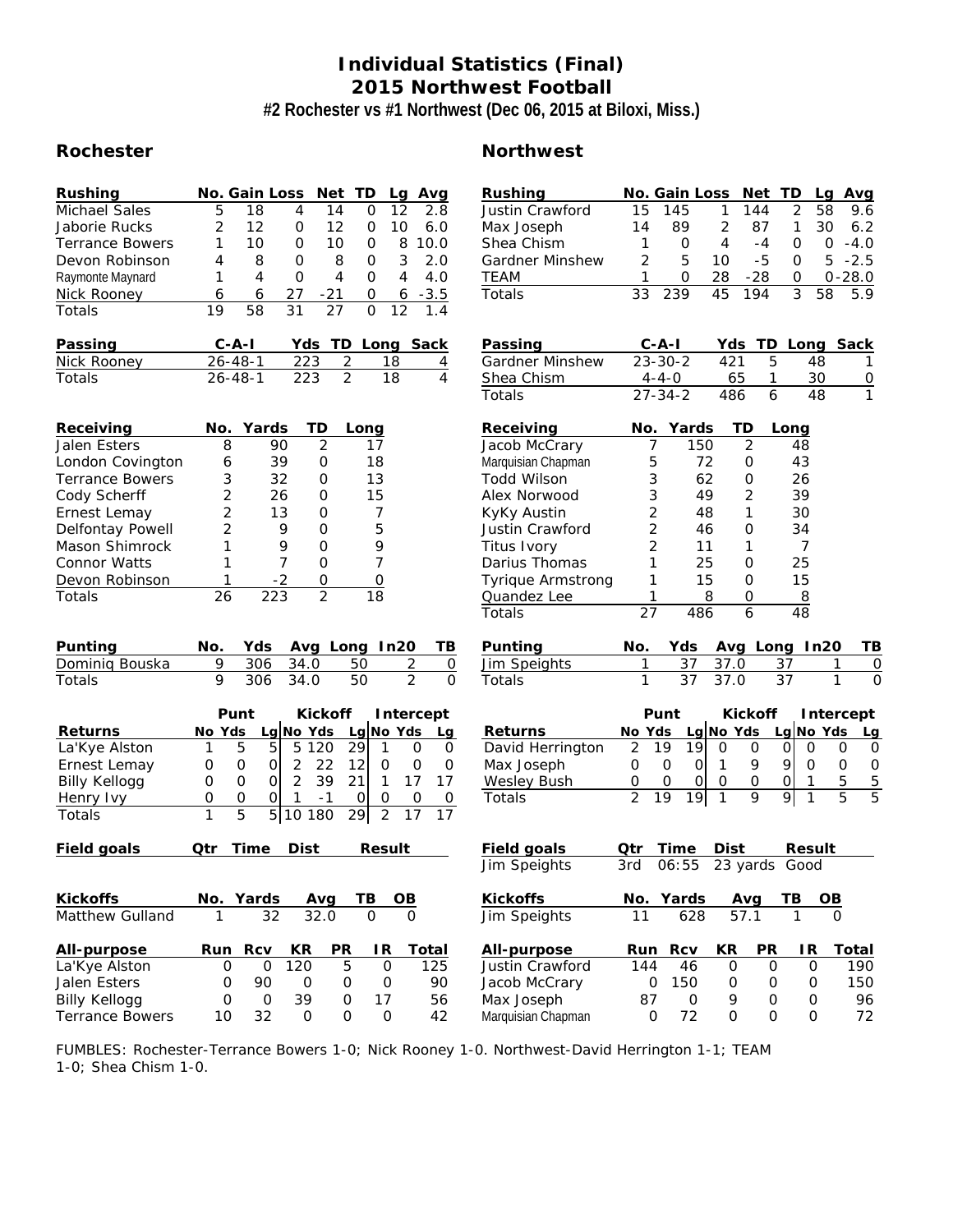#### **Defensive Statistics (Final) 2015 Northwest Football #2 Rochester vs #1 Northwest (Dec 06, 2015 at Biloxi, Miss.)**

| #         | Rochester              | Solo                |                     |                     | Ast Total Sacks-Yds      | TFL-Yds                  |                          | FF FR-Yds                | Int-Yds BrUp             |                          | <b>Blks</b>              | QBH            |
|-----------|------------------------|---------------------|---------------------|---------------------|--------------------------|--------------------------|--------------------------|--------------------------|--------------------------|--------------------------|--------------------------|----------------|
|           | 45 Cody Stanger        | 6                   | 3                   | 9                   |                          | $1.0 - 2$                |                          |                          |                          |                          |                          |                |
|           | 26 Brandon Peters      | 3                   | 4                   | 7                   |                          |                          |                          |                          |                          |                          |                          |                |
|           | 34 Roman Coats         | 1                   | 6                   | 7                   |                          |                          | $\overline{\phantom{a}}$ |                          |                          |                          |                          |                |
|           | 23 La'Kye Alston       | 5                   | $\mathbf{1}$        | 6                   |                          |                          |                          |                          | $1 - 0$                  | 1                        |                          |                |
|           | 17 Victor Rivera       | 3                   | $\overline{2}$      | 5                   |                          |                          | $\overline{\phantom{a}}$ |                          |                          | $\overline{\phantom{a}}$ | $\overline{\phantom{m}}$ |                |
| 6         | <b>Billy Kellogg</b>   | 4                   | $\mathbf{O}$        | $\overline{4}$      |                          |                          |                          |                          | $1 - 17$                 |                          |                          |                |
| 9.        | <b>Shedrick Dennis</b> | 1                   | 3                   | 4                   | $\overline{\phantom{a}}$ | $\sim$                   | $\overline{\phantom{a}}$ | ÷                        | $\overline{\phantom{a}}$ | $\overline{\phantom{a}}$ | $\overline{\phantom{a}}$ |                |
|           | 19 Cedrion Sacus       | 3                   | $\overline{O}$      | 3                   |                          |                          |                          |                          |                          |                          |                          |                |
|           | 94 Spencer Sorenson    | 3                   | $\mathsf O$         | 3                   | $\blacksquare$           | $1.0 - 1$                | $\overline{a}$           |                          |                          | $\overline{\phantom{a}}$ |                          |                |
|           | 90 Deon Dorvil         | 3                   | $\Omega$            | 3                   |                          |                          |                          |                          |                          |                          |                          |                |
|           | 24 Zeek Carr           | 1                   | $\overline{2}$      | 3                   |                          |                          |                          |                          |                          |                          |                          |                |
|           | 55 Nat Kabba           | 1                   | $\Omega$            | 1                   | $1.0 - 10$               | $1.0 - 10$               |                          |                          |                          |                          |                          | 1              |
| 5         | Diondre Green          | 1                   | $\mathbf{O}$        | 1                   |                          |                          |                          |                          |                          | L.                       |                          |                |
|           | 3 Ernest Lemay         | 1                   | $\mathsf{O}\xspace$ | 1                   |                          |                          |                          |                          |                          |                          |                          |                |
|           | 56 Devin McCallister   | 1                   | O                   | 1                   |                          |                          |                          |                          |                          | $\overline{\phantom{a}}$ |                          |                |
|           | 36 Jeffrey Keene       | 1                   | $\Omega$            | $\mathbf{1}$        |                          |                          |                          |                          |                          |                          |                          |                |
|           | 57 Randy Jones         | 0                   | 1                   | 1                   | ÷.                       | $\overline{\phantom{a}}$ | $\overline{\phantom{a}}$ |                          | $\overline{\phantom{a}}$ | $\overline{\phantom{a}}$ | $\overline{\phantom{a}}$ |                |
|           | 97 Isaiah Luster       | 0                   | $\mathbf{1}$        | 1                   |                          |                          |                          |                          |                          |                          |                          |                |
| 4         | <b>Brandon Gaither</b> | $\mathsf{O}$        | 1                   | 1                   | $\sim$                   |                          | $\sim$                   | $\overline{a}$           |                          | $\sim$                   |                          |                |
|           | 89 Andre Jacobson      | $\mathbf 0$         | $\overline{O}$      | $\overline{O}$      |                          |                          | $\blacksquare$           | $1 - 0$                  |                          |                          |                          |                |
|           | 95 Josh Krukow         | O                   | 0                   | $\mathbf 0$         |                          |                          |                          |                          |                          |                          |                          | 1              |
|           | Totals                 | $\overline{38}$     | $\overline{24}$     | 62                  | $1.0 - 10$               | $3.0 - 13$               | $\mathbf{O}$             | $1-0$                    | $2 - 17$                 | $\overline{1}$           | $\overline{0}$           | $\overline{2}$ |
|           |                        |                     |                     |                     |                          |                          |                          |                          |                          |                          |                          |                |
|           | # Northwest            | Solo                |                     |                     | Ast Total Sacks-Yds      | TFL-Yds                  | FF                       | FR-Yds                   | Int-Yds BrUp             |                          | <b>Blks</b>              | QBH            |
|           | 29 Malik Hawkins       | 4                   | 3                   | $\overline{7}$      |                          | $1.0 - 2$                |                          |                          |                          |                          |                          | 1              |
|           | 5A Chris Williams      | 4                   | $\mathbf{1}$        | 5                   | $1.0 - 2$                | $1.0 - 2$                | $\overline{\phantom{a}}$ |                          |                          |                          |                          | $\mathbf{1}$   |
| 4         | <b>Alfred Dickens</b>  | 2                   | 3                   | 5                   | $1.0 - 10$               | $1.0 - 10$               | $\overline{\phantom{a}}$ | L.                       |                          | $\overline{\phantom{a}}$ | $\overline{\phantom{a}}$ |                |
|           | Jamison Goods          | 4                   | $\overline{O}$      | $\overline{4}$      |                          | $1.0 - 2$                |                          |                          |                          | $\mathbf{1}$             |                          |                |
| 6         | 36 Quondarius Qualls   | 4                   | $\mathsf O$         | 4                   | $1.0 - 5$                | $2.0 - 7$                | $\equiv$                 |                          |                          | $\overline{\phantom{a}}$ | $\blacksquare$           | $\overline{2}$ |
|           |                        | 3                   | $\mathbf{1}$        | $\overline{4}$      |                          |                          |                          |                          |                          |                          |                          |                |
|           | 26 Javonta Woods       |                     |                     |                     |                          |                          |                          |                          |                          |                          |                          |                |
|           | 38 Aleck Hobson        | 3                   | 1<br>$\mathbf{1}$   | 4                   |                          |                          |                          |                          |                          |                          |                          |                |
|           | 33 Devante Davis       | 3                   |                     | $\overline{4}$      |                          |                          |                          |                          |                          |                          |                          |                |
|           | 18 David Herrington    | 3                   | $\mathsf O$         | 3                   | $\overline{a}$           |                          |                          |                          |                          |                          |                          |                |
|           | 51 A.J. Smith          | 3                   | $\overline{O}$      | 3                   |                          |                          |                          |                          |                          |                          |                          |                |
|           | 15 K.T. McCollin       | 2                   | 1                   | 3                   |                          |                          |                          |                          |                          |                          |                          |                |
| $1 \quad$ | Tito Windham           | $\overline{2}$      | $\mathbf{1}$        | 3                   |                          |                          |                          |                          |                          | $\mathbf{1}$             |                          |                |
|           | 58 Corey Brown         | 2                   | 0                   | $\overline{2}$      | $1.0 - 5$                | $1.0 - 5$                | 1                        | $\overline{\phantom{a}}$ |                          | $\sim$                   | $\overline{\phantom{a}}$ |                |
|           | 31 Willie Bland Jr.    | $\overline{2}$      | $\mathbf 0$         | $\overline{2}$      |                          |                          |                          |                          |                          |                          |                          |                |
|           | 10 KyKy Austin         | 1                   | 1                   | $\overline{2}$      |                          |                          |                          |                          |                          | $\overline{\phantom{a}}$ |                          |                |
|           | 16 Steven Bradley      | 1                   | $\Omega$            | $\mathbf{1}$        |                          |                          |                          |                          |                          |                          |                          |                |
|           | 98 Anthony Gund        | 1                   | 0                   | 1                   |                          | $1.0 - 2$                |                          |                          |                          |                          |                          |                |
|           | 94 Jalen Harvey        | 1                   | $\mathsf{O}$        | 1                   |                          |                          |                          |                          | $\overline{\phantom{a}}$ |                          |                          |                |
|           | 2 Wesley Bush          | 1                   | $\mathsf O$         | 1                   | $\overline{\phantom{a}}$ | $\overline{\phantom{a}}$ | $\overline{\phantom{a}}$ |                          | $1 - 5$                  | $\overline{\phantom{a}}$ | $\overline{\phantom{a}}$ |                |
|           | 53 Kenyana Heard       | $\mathsf{O}\xspace$ | $\mathbf{1}$        | 1                   |                          |                          |                          |                          |                          |                          | $\overline{\phantom{a}}$ |                |
|           | 24 D'Andre Brown       | 0                   | 1                   | 1                   |                          |                          |                          |                          | $\overline{\phantom{a}}$ | $\overline{\phantom{a}}$ | $\overline{\phantom{a}}$ |                |
|           | 22 Chris Fobbs         | $\mathsf{O}\xspace$ | $\mathbf{1}$        | $\mathbf{1}$        |                          |                          |                          |                          | $\overline{\phantom{a}}$ |                          | $\overline{\phantom{a}}$ |                |
|           | 42 Willie McCaleb      | 0                   | $\mathsf{O}\xspace$ | $\mathsf{O}\xspace$ | $\overline{\phantom{0}}$ | $\overline{\phantom{a}}$ |                          | $\overline{a}$           | $\overline{\phantom{a}}$ | $\overline{\phantom{a}}$ | $\overline{\phantom{a}}$ | 1              |
|           | 28 Raheim Avery        | 0                   | 0                   | $\overline{0}$      |                          |                          |                          |                          |                          |                          |                          | $\mathbf 1$    |
|           | Totals                 | 46                  | 16                  | 62                  | $4.0 - 22$               | $8.0 - 30$               | $\mathbf{1}$             | $0-0$                    | $1 - 5$                  | $\overline{2}$           | $\overline{0}$           | $\overline{6}$ |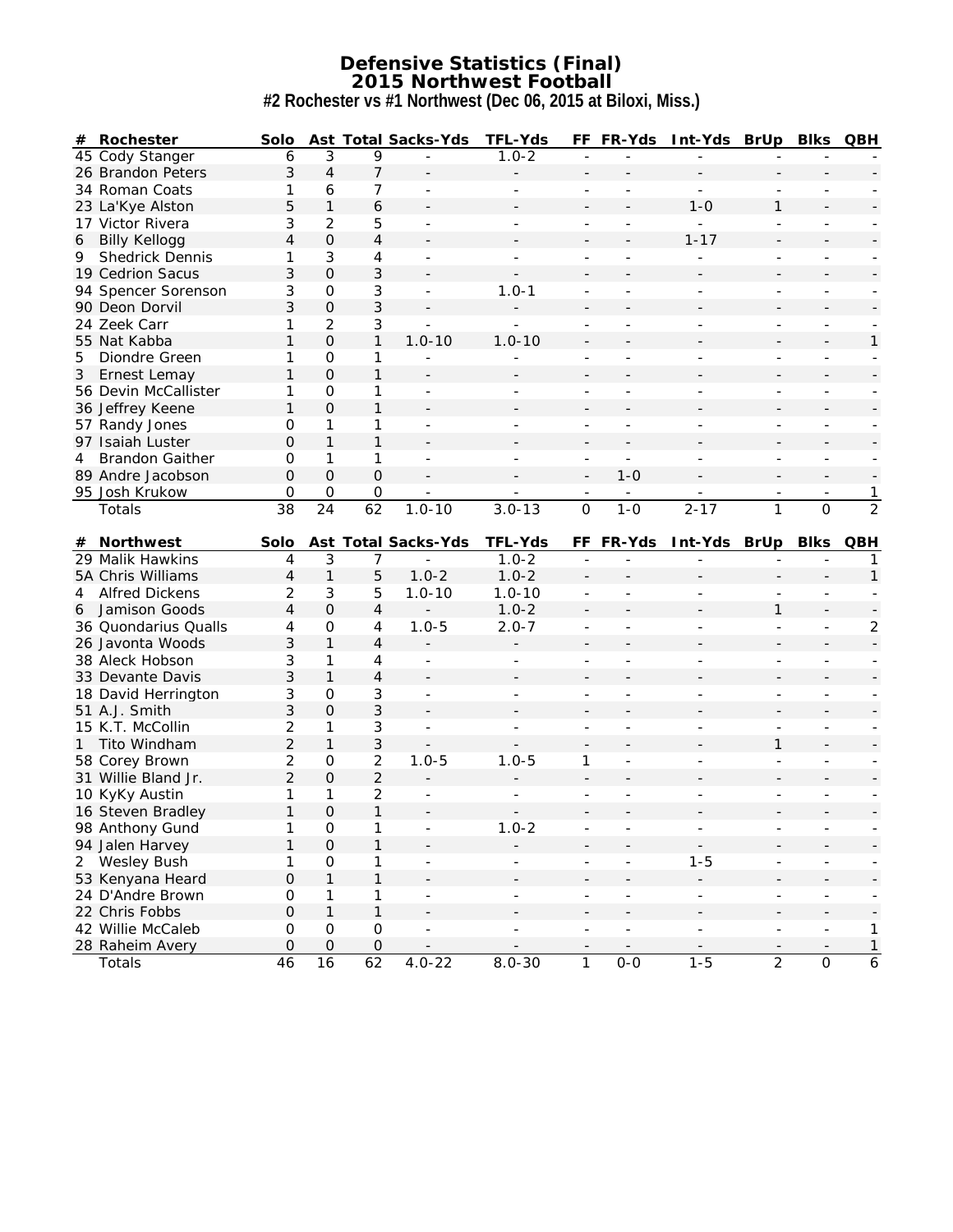## **Participation Report (Final) 2015 Northwest Football #2 Rochester vs #1 Northwest (Dec 06, 2015 at Biloxi, Miss.)**

#### **Rochester**

#### **Northwest**

| Po <sub>s</sub> | ##             | <b>OFFENSE</b>       | <b>Pos</b>   | ## | <b>OFFENSE</b>         |
|-----------------|----------------|----------------------|--------------|----|------------------------|
| QB              | 8              | Nick Rooney          | QB           | 5  | Gardner Minshew        |
| RB              | 27             | Devon Robinson       | <b>RB</b>    | 3  | Justin Crawford        |
| <b>WR</b>       | 11             | Delfontay Powell     | WR.          | 21 | Marquisian Chapman     |
| <b>WR</b>       | 7 <sup>7</sup> | Jalen Esters         | <b>WR</b>    | 9  | Jacob McCrary          |
| <b>WR</b>       | 12             | London Covington     | WR.          | 12 | Alex Norwood           |
| <b>WR</b>       | 85             | Mason Shimrock       | <b>WR</b>    | 20 | Todd Wilson            |
| ОT              | 56             | Devin McCallister    | <b>RT</b>    | 72 | <b>Terrance Malone</b> |
| OG              | 68             | Ryan Burton          | <b>RG</b>    | 53 | Kenyana Heard          |
| С               | 51             | Kamrey Garlick       | $\mathsf{C}$ | 55 | J.R. Burns             |
| OG              | 60             | Emilio Gomez         | LG           | 75 | Jermaine Jones         |
| ОT              | 52             | Jonathan Rojas       | LT           | 70 | Chris Phillips         |
|                 |                |                      |              |    |                        |
| Pos             | ##             | <b>DEFENSE</b>       | Pos          | ## | <b>DEFENSE</b>         |
|                 |                |                      |              | 94 | Jalen Harvey           |
| DE              | 94             | Spencer Sorenson     | DT           |    |                        |
| DT              | 90             | Deon Dorvil          | DT           | 58 | Corey Brown            |
| ΝG              | 57             | Randy Jones          | DE           | 5A | Chris Williams         |
| DE              | 95             | Josh Krukow          | DE           | 36 | Quondarius Qualls      |
| LB              | 45             | Cody Stanger         | LB           | 33 | Devante Davis          |
| LB              | 34             | Roman Coats          | LB           | 29 | Malik Hawkins          |
| LB              | 46             | James Lassa          | LB           | 4  | <b>Alfred Dickens</b>  |
| CB              | 23             | La'Kye Alston        | CB           | 22 | Chris Fobbs            |
| CB              | 6              | <b>Billy Kellogg</b> | CB           | 1  | Tito Windham           |
| <b>FS</b>       | 5              | Diondre Green        | $\mathsf S$  | 6  | Jamison Goods          |

Rochester: 3-Ernest Lemay, 4-Brandon Gaither, 9-Shedrick Dennis, 14-Henry Ivy, 16-Terrance Bowers, 18-Connor Watts, 19-Cedrion Sacus, 20-Raymonte Maynard, 24-Zeek Carr, 26-Brandon Peters, 28-Michael Sales, 30-Jaborie Rucks, 36-Jeffrey Keene, 55-Nat Kabba, 61-Dominiq Bouska, 80-Cody Scherff, 87-Matthew Gulland, 89-Andre Jacobson, 97-Isaiah Luster.

Northwest: 2-Wesley Bush, 8-Titus Ivory, 10-KyKy Austin, 11-Shea Chism, 15-K.T. McCollin, 17-Darius Thomas, 18-David Herrington, 19-Romeel Cochran, 23-Tyrique Armstrong, 24-D'Andre Brown, 26-Javonta Woods, 27-Max Joseph, 28-Raheim Avery, 30-Jim Speights, 31-Willie Bland Jr., 38-Aleck Hobson, 42-Willie McCaleb, 44-Quandez Lee, 50-Maurice Rivers, 51-A.J. Smith, 56-Jordan Sanders, 68-Anderson Gund, 77-Chase Johnson, 78-Andrew Herrington, 97-Kris Reliford, 98-Anthony Gund.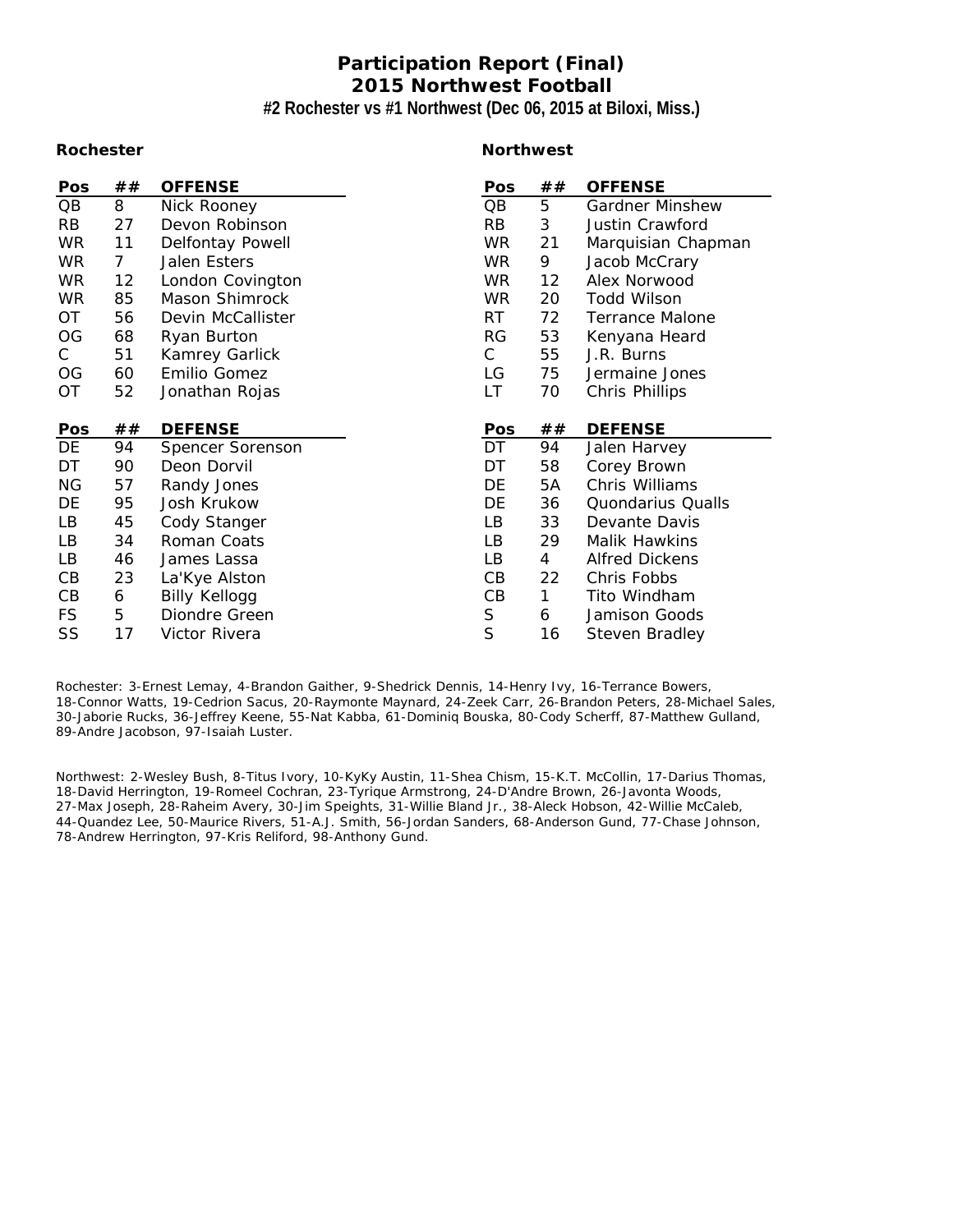# **Drive Chart (By Team) (Final) 2015 Northwest Football #2 Rochester vs #1 Northwest (Dec 06, 2015 at Biloxi, Miss.)**

|             |     |                 | Drive Started |              |                 | Drive Ended | Consumed     |                                      |            |
|-------------|-----|-----------------|---------------|--------------|-----------------|-------------|--------------|--------------------------------------|------------|
| Team        | Qtr | Spot            | Time          | Obtained     | Spot            | Time        | How lost     | Yds<br>ΡI<br>$\overline{a}$          | <b>TOP</b> |
| <b>RCTC</b> | 1st | R <sub>24</sub> | 14:37         | Kickoff      | R39             | 11:06       | Punt         | 15<br>$\overline{\phantom{a}}$       | 3:31       |
| <b>RCTC</b> |     | N <sub>29</sub> | 11:00         | Interception | N31             | 09:57       | Downs        | (2)<br>4                             | 1:03       |
| <b>RCTC</b> |     | R <sub>29</sub> | 07:57         | Kickoff      | R37             | 06:16       | Punt         | 8<br>4<br>$\overline{\phantom{a}}$   | 1:41       |
| <b>RCTC</b> |     | R <sub>15</sub> | 03:34         | Punt         | R <sub>13</sub> | 01:44       | Punt         | (2)<br>$3 -$                         | 1:50       |
| <b>RCTC</b> | 2nd | <b>R35</b>      | 14:42         | Kickoff      | N49             | 12:36       | Punt         | 16<br>6 -                            | 2:06       |
| <b>RCTC</b> |     | <b>RO6</b>      | 10:25         | Kickoff      | R <sub>12</sub> | 08:58       | Punt         | $3 - 6$                              | 1:27       |
| <b>RCTC</b> |     | N44             | 08:45         | Interception | N46             | 07:40       | Punt         | (2)<br>3<br>$\overline{\phantom{a}}$ | 1:05       |
| <b>RCTC</b> |     | <b>R25</b>      | 04:03         | Kickoff      | N <sub>29</sub> | 00:53       | Downs        | 10<br>- 46                           | 3:10       |
| <b>RCTC</b> | 3rd | <b>R50</b>      | 14:52         | Kickoff      | N41             | 12:58       | Downs        | -9<br>4 -                            | 1:54       |
| <b>RCTC</b> |     | <b>R35</b>      | 06:45         | Kickoff      | N43             | 04:19       | Punt         | $6 - 22$                             | 2:26       |
| <b>RCTC</b> |     | <b>R22</b>      | 02:55         | Kickoff      | R29             | 01:28       | Punt         | 3<br>$-7$                            | 1:27       |
| <b>RCTC</b> | 4th | <b>R28</b>      | 13:56         | Kickoff      | <b>R35</b>      | 12:49       | Punt         | $3 - 7$                              | 1:07       |
| <b>RCTC</b> |     | N <sub>15</sub> | 12:49         | Fumble       | N <sub>00</sub> | 12:42       | *TOUCHDOWN   | 15<br>$1 -$                          | 0:07       |
| <b>RCTC</b> |     | R27             | 09:20         | Kickoff      | R31             | 08:37       | Interception | $2 - 4$                              | 0:43       |
| <b>RCTC</b> |     | <b>R26</b>      | 01:22         | Kickoff      | N <sub>00</sub> | 00:00       | *TOUCHDOWN   | 8<br>74<br>$\overline{\phantom{a}}$  | 1:22       |

|                        | 1st     | 2nd             | 3rd     | 4th     | 1st      | 2nd   |          |
|------------------------|---------|-----------------|---------|---------|----------|-------|----------|
| Rochester              | ∩tr     | ∩tr             | ∩tr     | ∩tr     | Half     | Half  | Total    |
| Time of possession     | 08:20   | 08: 09          | 06:12   | 03:51   | 16:29    | 10:03 | 26:32    |
| 3rd down conversions   | $1 - 5$ | $2-6$           | $O - 3$ | $1 - 2$ | $3 - 11$ | 1-5   | $4 - 16$ |
| Average field position | R34     | R <sub>30</sub> | R35     | R41     | R32      | R39   | R35      |
| 4th down conversions   | $0 - 1$ | ∩−1             | $0 - 1$ | $O-O$   | $0-2$    | ∩−1   | $0 - 3$  |

|             |     | Drive Started   |       |              |                 | <b>Drive Ended</b> | Consumed     |                                       |            |
|-------------|-----|-----------------|-------|--------------|-----------------|--------------------|--------------|---------------------------------------|------------|
| Team        | Qtr | Spot            | Time  | Obtained     | Spot            | Time               | How lost     | Yds<br>PI<br>$\overline{\phantom{0}}$ | <b>TOP</b> |
| <b>NWCC</b> | 1st | N42             | 15:00 | Kickoff      | R <sub>00</sub> | 14:44              | *TOUCHDOWN   | 58<br>$\overline{\phantom{a}}$        | 0:16       |
| <b>NWCC</b> |     | N <sub>25</sub> | 11:06 | Punt         | N25             | 11:00              | Interception | - 0                                   | 0:06       |
| <b>NWCC</b> |     | N31             | 09:57 | Downs        | <b>ROO</b>      | 08:05              | *TOUCHDOWN   | 69<br>4 -                             | 1:52       |
| <b>NWCC</b> |     | N33             | 06:16 | Punt         | R47             | 03:34              | Punt         | 20<br>5 -                             | 2:42       |
| <b>NWCC</b> |     | <b>R30</b>      | 01:44 | Punt         | R <sub>00</sub> | 14:52              | *TOUCHDOWN   | 30<br>5<br>$\overline{\phantom{a}}$   | 1:52       |
| <b>NWCC</b> | 2nd | N <sub>20</sub> | 12:36 | Punt         | R <sub>00</sub> | 10:36              | *TOUCHDOWN   | 80<br>4 -                             | 2:00       |
| <b>NWCC</b> |     | <b>N50</b>      | 08:58 | Punt         | <b>N50</b>      | 08:45              | Interception | $\Omega$<br>$\overline{\phantom{a}}$  | 0:13       |
| <b>NWCC</b> |     | N <sub>16</sub> | 07:40 | Punt         | R <sub>00</sub> | 04:03              | *TOUCHDOWN   | 7 - 84                                | $3:37$ .   |
| <b>NWCC</b> |     | N <sub>29</sub> | 00:53 | Downs        | N <sub>36</sub> | 00:00              | End of half  | -7<br>4 -                             | 0:53       |
| <b>NWCC</b> | 3rd | N41             | 12:58 | Downs        | R <sub>06</sub> | 06:55              | *FIELD GOAL  | 53<br>11<br>$\sim$                    | 6:03       |
| <b>NWCC</b> |     | N <sub>25</sub> | 04:19 | Punt         | R <sub>00</sub> | 03:02              | *TOUCHDOWN   | 3<br>75<br>$\overline{\phantom{a}}$   | 1:17       |
| <b>NWCC</b> |     | N32             | 01:28 | Punt         | ROO             | 14:10              | *TOUCHDOWN   | 68<br>6 -                             | 2:18       |
| <b>NWCC</b> | 4th | N <sub>15</sub> | 00:00 | Punt         | N <sub>15</sub> | 12:49              | Fumble       | $\Omega$<br>- 0                       | 0:00       |
| <b>NWCC</b> |     | N42             | 12:37 | Kickoff      | <b>ROO</b>      | 09:30              | *TOUCHDOWN   | $5 - 58$                              | $3:07$ .   |
| <b>NWCC</b> |     | N45             | 08:37 | Interception | R <sub>00</sub> | 01:30              | *TOUCHDOWN   | 55<br>$\overline{\phantom{0}}$        | $7:07$ .   |

|                        | 1st     | 2nd   | 3rd     | 4th     | 1st     | 2nd     |         |
|------------------------|---------|-------|---------|---------|---------|---------|---------|
| <b>Northwest</b>       | ∩tr     | ∩tr   | ∩tr     | ∩tr     | Half    | Half    | Total   |
| Time of possession     | 06:40   | 06:51 | 08:48   | 11:09   | 13:31   | 19:57   | 33:28   |
| 3rd down conversions   | $2 - 3$ | $O-O$ | $O - 2$ | $2 - 3$ | $2 - 3$ | $2 - 5$ | 4-8     |
| Average field position | N40.    | N28   | N32     | N43     | N35     | N37     | N35     |
| 4th down conversions   | $0 - 0$ | 0-0   | $1 - 1$ | 1 - 1   | $O-O$   | $2 - 2$ | $2 - 2$ |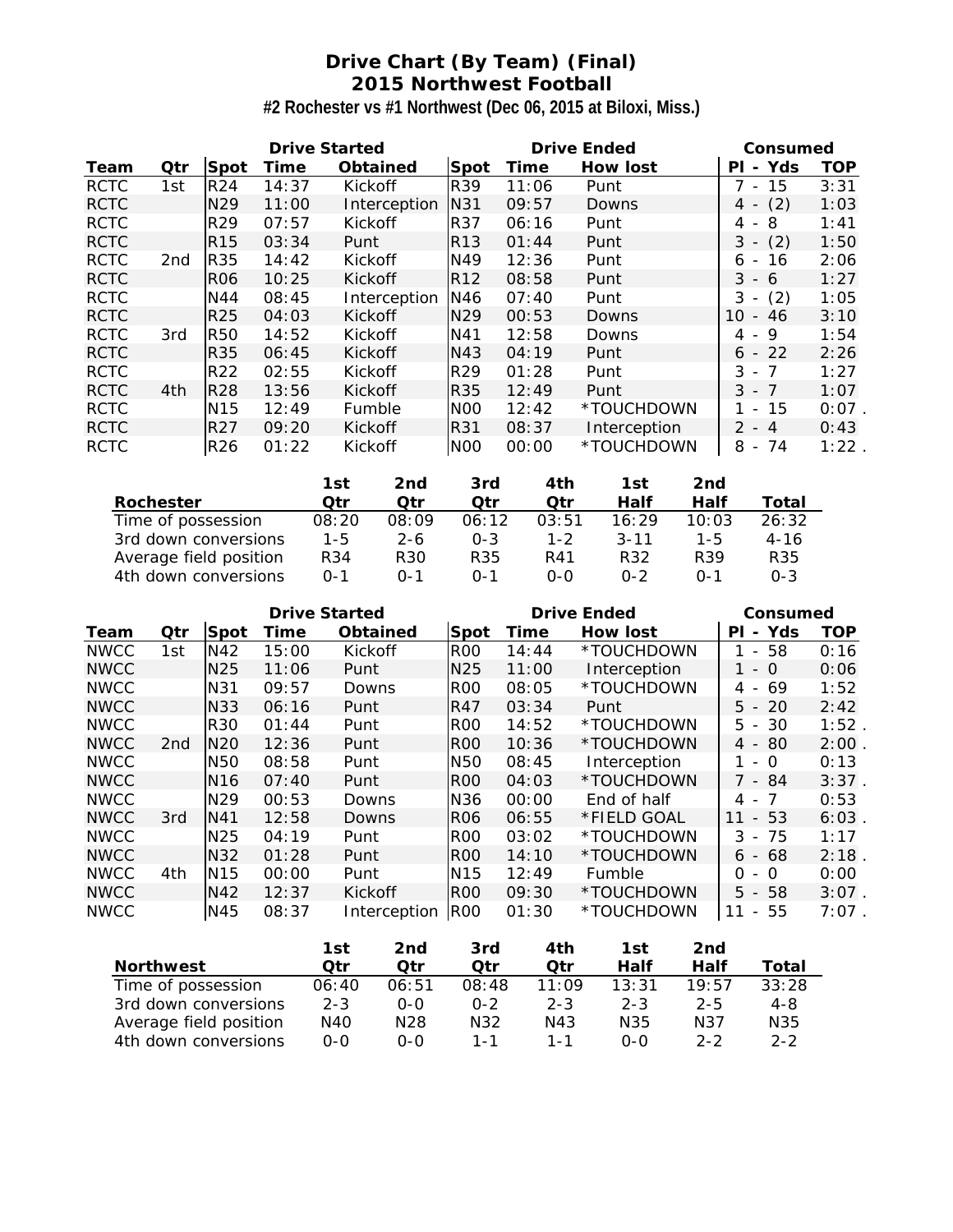# **Drive Chart (By Quarter) (Final) 2015 Northwest Football #2 Rochester vs #1 Northwest (Dec 06, 2015 at Biloxi, Miss.)**

|             |     |                 | <b>Drive Started</b> |              |                  | Drive Ended | Consumed     |                                                            |            |
|-------------|-----|-----------------|----------------------|--------------|------------------|-------------|--------------|------------------------------------------------------------|------------|
| Team        | Qtr | Spot            | Time                 | Obtained     | Spot             | Time        | How lost     | PI - Yds                                                   | <b>TOP</b> |
| <b>NWCC</b> | 1st | N42             | 15:00                | Kickoff      | R <sub>00</sub>  | 14:44       | *TOUCHDOWN   | 58<br>1<br>$\overline{\phantom{a}}$                        | 0:16       |
| <b>RCTC</b> |     | <b>R24</b>      | 14:37                | Kickoff      | <b>R39</b>       | 11:06       | Punt         | $7 - 15$                                                   | 3:31       |
| <b>NWCC</b> |     | N25             | 11:06                | Punt         | N25              | 11:00       | Interception | $\mathbf{1}$<br>$\overline{O}$<br>$\overline{\phantom{a}}$ | 0:06       |
| <b>RCTC</b> |     | N29             | 11:00                | Interception | <b>N31</b>       | 09:57       | Downs        | $4 - (2)$                                                  | 1:03       |
| <b>NWCC</b> |     | N31             | 09:57                | Downs        | <b>R00</b>       | 08:05       | *TOUCHDOWN   | 69<br>4<br>$\overline{\phantom{a}}$                        | 1:52       |
| <b>RCTC</b> |     | R29             | 07:57                | Kickoff      | <b>R37</b>       | 06:16       | Punt         | 8<br>$\overline{4}$<br>$\overline{\phantom{a}}$            | 1:41       |
| <b>NWCC</b> |     | N33             | 06:16                | Punt         | <b>R47</b>       | 03:34       | Punt         | 20<br>5<br>$\sim$                                          | 2:42       |
| <b>RCTC</b> |     | <b>R15</b>      | 03:34                | Punt         | R13              | 01:44       | Punt         | 3<br>(2)<br>$\overline{\phantom{a}}$                       | 1:50       |
| <b>NWCC</b> |     | <b>R30</b>      | 01:44                | Punt         | <b>ROO</b>       | 14:52       | *TOUCHDOWN   | 5<br>30<br>$\overline{\phantom{a}}$                        | 1:52       |
| <b>RCTC</b> | 2nd | <b>R35</b>      | 14:42                | Kickoff      | N49              | 12:36       | Punt         | 16<br>$6 -$                                                | 2:06       |
| <b>NWCC</b> |     | N <sub>20</sub> | 12:36                | Punt         | <b>ROO</b>       | 10:36       | *TOUCHDOWN   | 80<br>$\overline{4}$<br>$\overline{\phantom{a}}$           | 2:00       |
| <b>RCTC</b> |     | <b>R06</b>      | 10:25                | Kickoff      | R <sub>12</sub>  | 08:58       | Punt         | 3<br>$-6$                                                  | 1:27       |
| <b>NWCC</b> |     | <b>N50</b>      | 08:58                | Punt         | <b>N50</b>       | 08:45       | Interception | 1<br>$\mathcal{O}$<br>$\overline{\phantom{a}}$             | 0:13       |
| <b>RCTC</b> |     | N44             | 08:45                | Interception | N46              | 07:40       | Punt         | 3<br>(2)<br>$\overline{\phantom{a}}$                       | 1:05       |
| <b>NWCC</b> |     | N <sub>16</sub> | 07:40                | Punt         | <b>R00</b>       | 04:03       | *TOUCHDOWN   | $7 -$<br>84                                                | 3:37.      |
| <b>RCTC</b> |     | <b>R25</b>      | 04:03                | Kickoff      | N29              | 00:53       | Downs        | $10 - 46$                                                  | 3:10       |
| <b>NWCC</b> |     | N29             | 00:53                | Downs        | N36              | 00:00       | End of half  | 7<br>4<br>$\overline{\phantom{a}}$                         | 0:53       |
| <b>RCTC</b> | 3rd | <b>R50</b>      | 14:52                | Kickoff      | N41              | 12:58       | Downs        | $4 -$<br>9                                                 | 1:54       |
| <b>NWCC</b> |     | N41             | 12:58                | Downs        | <b>R06</b>       | 06:55       | *FIELD GOAL  | 11<br>53<br>$\overline{\phantom{a}}$                       | 6:03       |
| <b>RCTC</b> |     | <b>R35</b>      | 06:45                | Kickoff      | N43              | 04:19       | Punt         | 22<br>6<br>$\overline{\phantom{a}}$                        | 2:26       |
| <b>NWCC</b> |     | N25             | 04:19                | Punt         | <b>ROO</b>       | 03:02       | *TOUCHDOWN   | 3<br>75<br>$\overline{\phantom{a}}$                        | 1:17       |
| <b>RCTC</b> |     | <b>R22</b>      | 02:55                | Kickoff      | <b>R29</b>       | 01:28       | Punt         | 3<br>$-7$                                                  | 1:27       |
| <b>NWCC</b> |     | N32             | 01:28                | Punt         | <b>ROO</b>       | 14:10       | *TOUCHDOWN   | 6<br>68<br>$\overline{\phantom{a}}$                        | 2:18       |
| <b>RCTC</b> | 4th | <b>R28</b>      | 13:56                | Kickoff      | <b>R35</b>       | 12:49       | Punt         | 3<br>$-7$                                                  | 1:07       |
| <b>NWCC</b> |     | N <sub>15</sub> | 00:00                | Punt         | N <sub>15</sub>  | 12:49       | Fumble       | $\overline{O}$<br>0<br>$\overline{\phantom{a}}$            | 0:00       |
| <b>RCTC</b> |     | N15             | 12:49                | Fumble       | N <sub>00</sub>  | 12:42       | *TOUCHDOWN   | 1<br>15<br>$\overline{\phantom{a}}$                        | $0:07$ .   |
| <b>NWCC</b> |     | N42             | 12:37                | Kickoff      | <b>ROO</b>       | 09:30       | *TOUCHDOWN   | 5<br>58<br>$\overline{\phantom{a}}$                        | $3:07$ .   |
| <b>RCTC</b> |     | R <sub>27</sub> | 09:20                | Kickoff      | R31              | 08:37       | Interception | $2 - 4$                                                    | 0:43       |
| <b>NWCC</b> |     | N45             | 08:37                | Interception | <b>R00</b>       | 01:30       | *TOUCHDOWN   | 55<br>11<br>$\blacksquare$                                 | $7:07$ .   |
| <b>RCTC</b> |     | <b>R26</b>      | 01:22                | Kickoff      | N <sub>O</sub> O | 00:00       | *TOUCHDOWN   | $-74$<br>8                                                 | $1:22$ .   |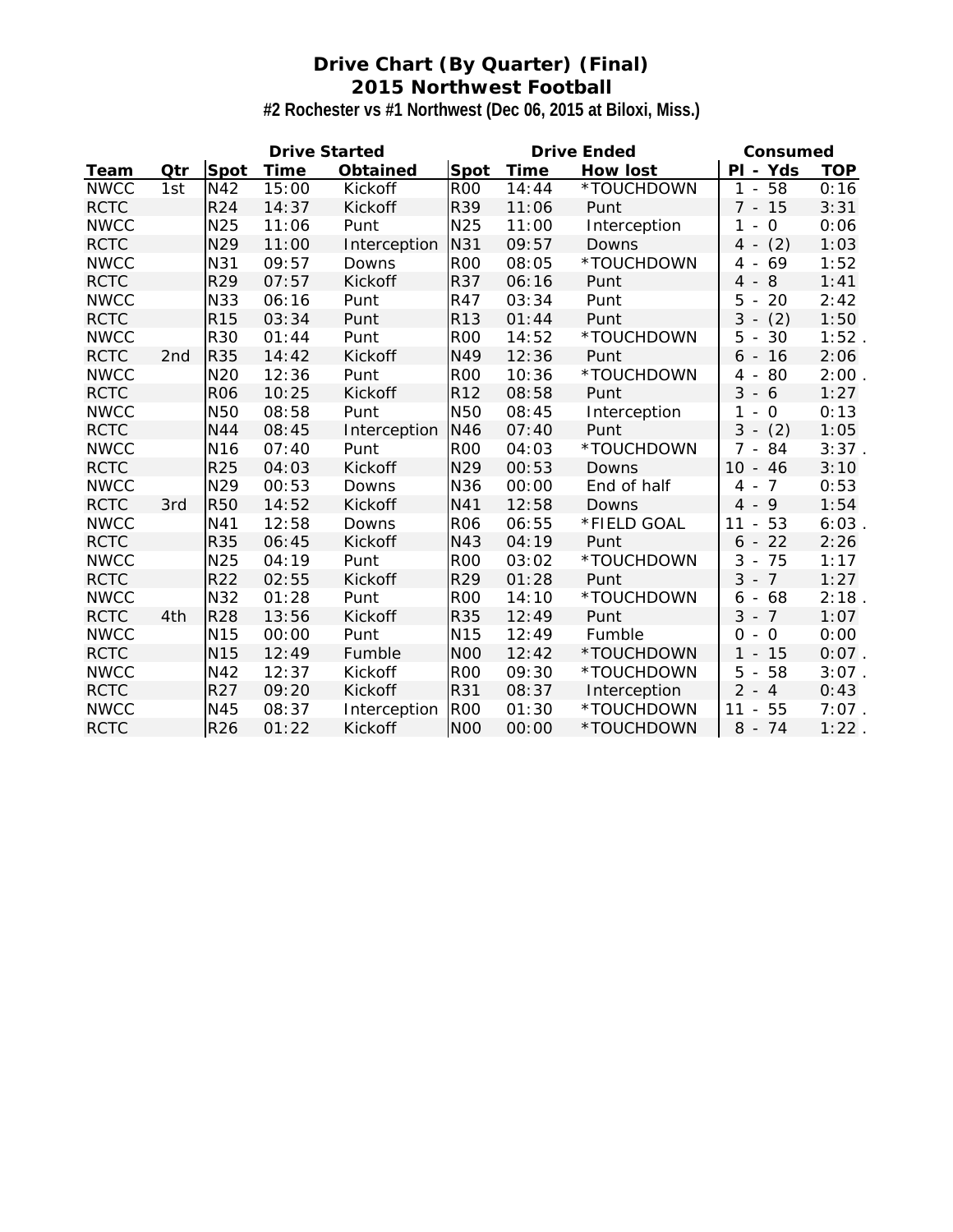# **Play-by-Play Summary (1st quarter) #2 Rochester vs #1 Northwest (Dec 06, 2015 at Biloxi, Miss.)**

|                                                 | Rochester won the toss and will defer; NW to receive                                                                                                                          |                |
|-------------------------------------------------|-------------------------------------------------------------------------------------------------------------------------------------------------------------------------------|----------------|
| 1-10 Rete 35                                    | RCTC ball on RCTC35.                                                                                                                                                          |                |
|                                                 | Matthew Gulland kickoff 32 yards to the NWCC33, Max Joseph return 9 yards to the NWCC42                                                                                       |                |
| 1-10 Nwcc 42                                    | (Victor Rivera; Brandon Gaither).                                                                                                                                             | R1             |
| 1-G Rctc 03                                     | Justin Crawford rush for 58 yards to the RCTCO, 1ST DOWN NWCC, TOUCHDOWN, clock 14:44.<br>Jim Speights kick attempt good.                                                     |                |
|                                                 | Northwest 7, Rochester 0                                                                                                                                                      |                |
|                                                 | 1 play, 58 yards, 0:23                                                                                                                                                        |                |
|                                                 | Jim Speights kickoff 62 yards to the RCTC3, Billy Kellogg return 21 yards to the RCTC24                                                                                       |                |
|                                                 | (Wesley Bush).                                                                                                                                                                |                |
| ROCHESTER drive start at 14:37.                 |                                                                                                                                                                               |                |
| 1-10 Rctc 24                                    | Devon Robinson rush for no gain to the RCTC24 (Malik Hawkins; Alfred Dickens).                                                                                                |                |
| 2-10 Rctc 24<br>Rctc 33<br>$3 - 1$              | Nick Rooney pass complete to Mason Shimrock for 9 yards to the RCTC33 (Devante Davis).<br>Nick Rooney pass complete to Lo. Covington for 4 yards to the RCTC37, 1ST DOWN RCTC | P1             |
|                                                 | (Alfred Dickens).                                                                                                                                                             |                |
| 1-10 Rctc 37                                    | PENALTY RCTC unsportsmanlike conduct 15 yards to the RCTC22.                                                                                                                  |                |
| 1-25 Rctc 22                                    | 1st and 10.                                                                                                                                                                   |                |
| 1-10 Rctc 22                                    | Nick Rooney pass complete to Lo. Covington for 18 yards to the RCTC40, 1ST DOWN RCTC                                                                                          | P <sub>2</sub> |
|                                                 | (Malik Hawkins).                                                                                                                                                              |                |
| 1-10 Rctc 40                                    | Devon Robinson rush for 3 yards to the RCTC43 (Devante Davis; Malik Hawkins).                                                                                                 |                |
| Rctc 43<br>$2 - 7$<br>Rctc 44                   | Nick Rooney pass complete to Lo. Covington for 1 yard to the RCTC44 (Tito Windham).<br>Nick Rooney sacked for loss of 5 yards to the RCTC39 (Q. Qualls).                      |                |
| 3-6<br>4-11 Rctc 39                             | Dominiq Bouska punt 36 yards to the NWCC25, downed.                                                                                                                           |                |
|                                                 | 7 plays, 15 yards, 3:31                                                                                                                                                       |                |
| NORTHWEST drive start at 11:06.                 |                                                                                                                                                                               |                |
| 1-10 Nwcc 25                                    | Gardner Minshew pass intercepted by La'Kye Alston at the NWCC29, La'Kye Alston return 0                                                                                       |                |
|                                                 | vards to the NWCC29.                                                                                                                                                          |                |
|                                                 | 1 play, 0 yards, 0:06                                                                                                                                                         |                |
| ROCHESTER drive start at 11:00.<br>1-10 Nwcc 29 |                                                                                                                                                                               |                |
| 2-10 Nwcc 29                                    | Nick Rooney pass incomplete to Lo. Covington, QB hurry by Chris Williams.<br>Nick Rooney pass complete to Devon Robinson for loss of 2 yards to the NWCC31 (Malik             |                |
|                                                 | Hawkins), QB hurry by Q. Qualls.                                                                                                                                              |                |
| 3-12 Nwcc 31                                    | Nick Rooney pass incomplete to Devon Robinson.                                                                                                                                |                |
| 4-12 Nwcc 31                                    | Nick Rooney pass incomplete to Jalen Esters (Jamison Goods).                                                                                                                  |                |
|                                                 | 4 plays, minus 2 yards, 1:03                                                                                                                                                  |                |
| NORTHWEST drive start at 09:57.                 |                                                                                                                                                                               |                |
| 1-10 Nwcc 31<br>1-15 Nwcc 26                    | PENALTY NWCC false start 5 yards to the NWCC26.<br>Gardner Minshew rush for 5 yards to the NWCC31 (Spe. Sorenson).                                                            |                |
| 2-10 Nwcc 31                                    | Gardner Minshew pass complete to M. Chapman for 5 yards to the NWCC36 (Cody Stanger; Zeek                                                                                     |                |
|                                                 | Carr).                                                                                                                                                                        |                |
| $3 - 5$<br>Nwcc 36                              | Gardner Minshew pass complete to M. Chapman for 43 yards to the RCTC21, 1ST DOWN NWCC                                                                                         | P <sub>2</sub> |
|                                                 | (Billy Kellogg).                                                                                                                                                              |                |
| 1-10 Rctc 21                                    | Gardner Minshew pass complete to Jacob McCrary for 21 yards to the RCTC0, 1ST DOWN NWCC,                                                                                      | P <sub>3</sub> |
|                                                 | TOUCHDOWN, clock 08:05.                                                                                                                                                       |                |
| $1-G$<br>Rctc 03                                | Jim Speights kick attempt good<br>Northwest 14, Rochester 0                                                                                                                   |                |
|                                                 | 4 plays, 69 yards, 2:00                                                                                                                                                       |                |
|                                                 | Jim Speights kickoff 54 yards to the RCTC11, La'Kye Alston return 18 yards to the RCTC29                                                                                      |                |
|                                                 | (KyKy Austin).                                                                                                                                                                |                |
| ROCHESTER drive start at 07:57.                 |                                                                                                                                                                               |                |
| 1-10 Rctc 29                                    | Michael Sales rush for 12 yards to the RCTC41, 1ST DOWN RCTC (Alfred Dickens; Chris Fobbs).                                                                                   | R <sub>3</sub> |
| 1-10 Rctc 41                                    | Nick Rooney pass incomplete to De. Powell.                                                                                                                                    |                |
| 2-10 Rctc 41<br>3-12 Rctc 39                    | Michael Sales rush for loss of 2 yards to the RCTC39 (Q. Qualls).<br>Nick Rooney pass complete to Lo. Covington for loss of 2 yards to the RCTC37 (Jamison                    |                |
|                                                 |                                                                                                                                                                               |                |
| 4-14 Rctc 37                                    |                                                                                                                                                                               |                |
|                                                 | Goods).                                                                                                                                                                       |                |
|                                                 | Dominiq Bouska punt 49 yards to the NWCC14, D. Herrington return 19 yards to the NWCC33<br>(Cody Stanger; Isaiah Luster).                                                     |                |
|                                                 | 4 plays, 8 yards, 1:41                                                                                                                                                        |                |
| NORTHWEST drive start at 06:16.                 |                                                                                                                                                                               |                |
| 1-10 Nwcc 33                                    | Justin Crawford rush for 3 yards to the NWCC36 (Victor Rivera).                                                                                                               |                |
| $2 - 7$<br>Nwcc 36                              | Gardner Minshew pass complete to Todd Wilson for 13 yards to the NWCC49, 1ST DOWN NWCC                                                                                        | P4             |
|                                                 | (Billy Kellogg).                                                                                                                                                              |                |
| 1-10 Nwcc 49                                    | Gardner Minshew pass incomplete to Alex Norwood, PENALTY NWCC holding 10 yards to the<br>NWCC39, NO PLAY.                                                                     |                |
| 1-20 Nwcc 39                                    | Justin Crawford rush for 1 yard to the NWCC40 (Cody Stanger).                                                                                                                 |                |
| 2-19 Nwcc 40                                    | Gardner Minshew pass incomplete to Justin Crawford, QB hurry by Josh Krukow.                                                                                                  |                |
| 3-19 Nwcc 40                                    | Gardner Minshew pass complete to Jacob McCrary for 13 yards to the RCTC47 (Zeek Carr).                                                                                        |                |
| 4-6<br>Rctc 47                                  | Jim Speights punt 37 yards to the RCTC10, La'Kye Alston return 5 yards to the RCTC15<br>(Javonta Woods).                                                                      |                |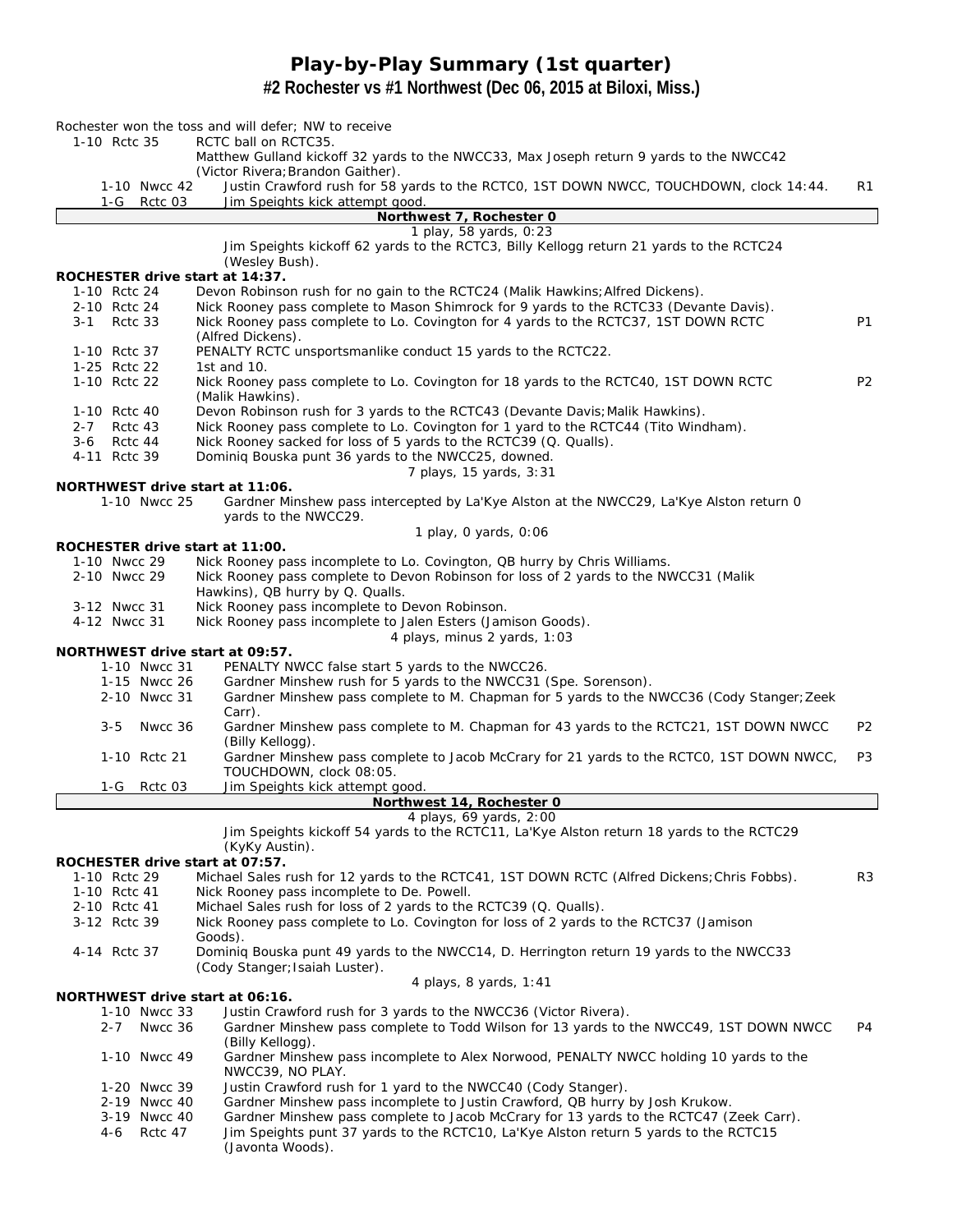## **Play-by-Play Summary (1st quarter) #2 Rochester vs #1 Northwest (Dec 06, 2015 at Biloxi, Miss.)**

|              | 5 plays, 20 yards, 2:42                                                                                                     |     |
|--------------|-----------------------------------------------------------------------------------------------------------------------------|-----|
|              | ROCHESTER drive start at 03:34.                                                                                             |     |
| 1-10 Rctc 15 | Nick Rooney pass incomplete to Michael Sales, PENALTY RCTC holding 7 yards to the RCTC8,<br>NO PLAY, QB hurry by Q. Qualls. |     |
| 1-17 Rctc 08 | Michael Sales rush for loss of 2 yards to the RCTC6 (Anthony Gund).                                                         |     |
| 2-19 Rctc 06 | Nick Rooney pass incomplete to Lo. Covington.                                                                               |     |
| 3-19 Rctc 06 | Nick Rooney pass complete to Connor Watts for 7 yards to the RCTC13 (Alfred Dickens; Malik<br>Hawkins).                     |     |
| 4-12 Rctc 13 | Dominiq Bouska punt 17 yards to the RCTC30, out-of-bounds.                                                                  |     |
|              | 3 plays, minus 2 yards, 1:50                                                                                                |     |
|              | NORTHWEST drive start at 01:44.                                                                                             |     |
| 1-10 Rctc 30 | Justin Crawford rush for 1 yard to the RCTC29 (Roman Coats).                                                                |     |
| $2 - 9$      | Justin Crawford rush for 6 yards to the RCTC23 (La'Kye Alston).<br>Rctc 29                                                  |     |
| $3 - 3$      | Gardner Minshew pass complete to Justin Crawford for 12 yards to the RCTC11, 1ST DOWN<br>Rctc 23<br>NWCC (Cedrion Sacus).   | P5. |
| 1-10 Rctc 11 | Justin Crawford rush for 1 yard to the RCTC10 (Cody Stanger).                                                               |     |
|              | END OF 1st QUARTER: Northwest 14, Rochester 0                                                                               |     |
|              | Times of the Text<br>1et Deurse Conversions                                                                                 |     |

|                 |          | Time  | 1st Downs      |                |     |           | Conversions |         |                   |           |
|-----------------|----------|-------|----------------|----------------|-----|-----------|-------------|---------|-------------------|-----------|
| Quarter Summarv | Score    | Poss  | P              |                |     | 3rd       | 4th         | Rushina | Passing           | Penalties |
| Rochester       | $\Omega$ | 08:05 |                |                |     | 2 0 3 1-5 | ∩-1         | 6-6     | $7 - 12 - 0 - 35$ | $2 - 22$  |
| Northwest       |          | 06:55 | $\overline{A}$ | $\overline{O}$ | - 5 | $1 - 2$   | റ-റ         | 7-75    | $6 - 8 - 1 - 107$ | $2 - 15$  |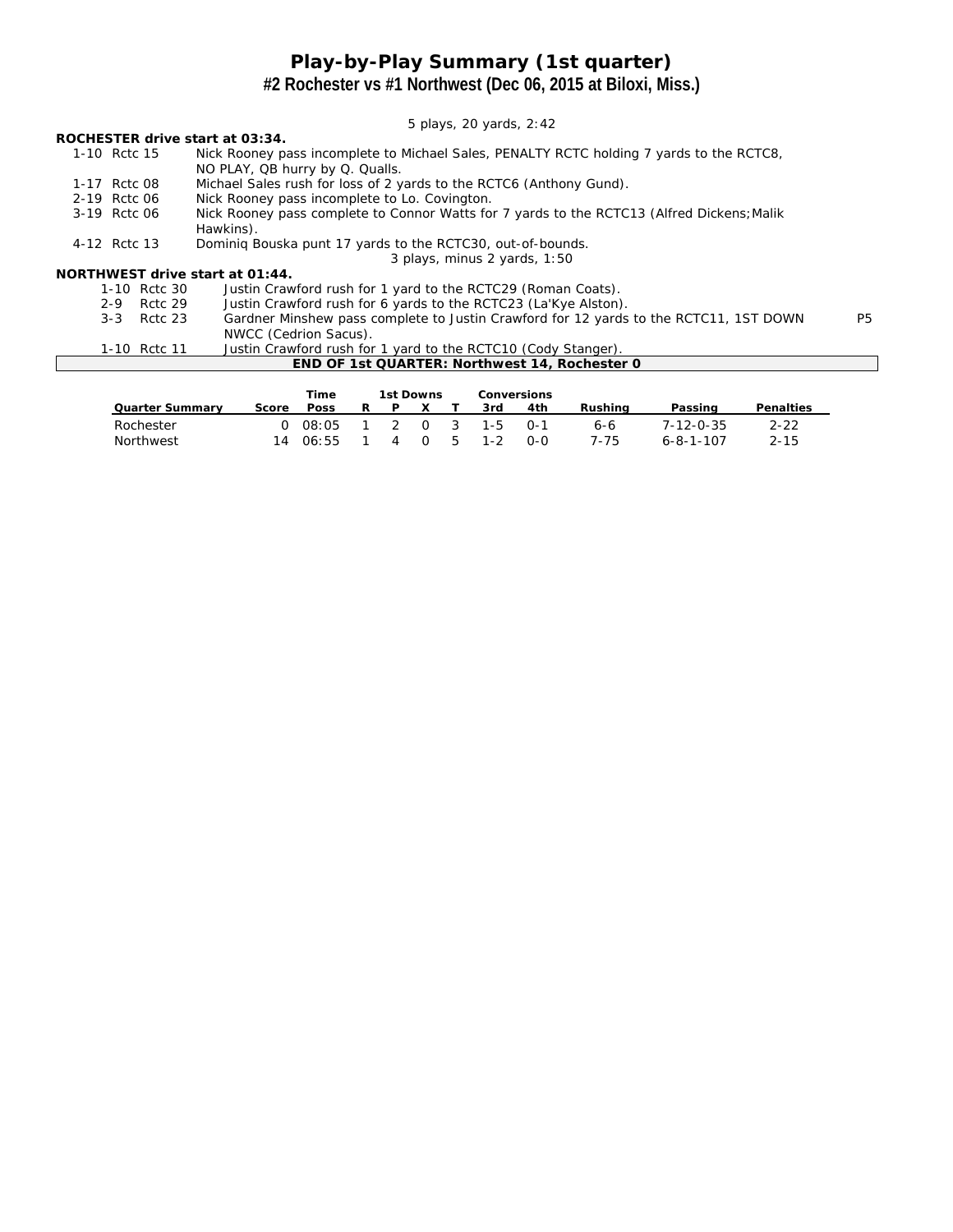# **Play-by-Play Summary (2nd quarter) #2 Rochester vs #1 Northwest (Dec 06, 2015 at Biloxi, Miss.)**

| $2 - 9$<br>$2 - 9$                   | Rctc 10<br>Rctc 10           | Start of 2nd quarter, clock 15:00.<br>Justin Crawford rush for 10 yards to the RCTCO, 1ST DOWN NWCC, TOUCHDOWN, clock 14:52.                                                       | R6              |
|--------------------------------------|------------------------------|------------------------------------------------------------------------------------------------------------------------------------------------------------------------------------|-----------------|
| 1-G                                  | Rctc 03                      | Jim Speights kick attempt good.<br>Northwest 21, Rochester 0                                                                                                                       |                 |
|                                      |                              | 5 plays, 30 yards, 2:02                                                                                                                                                            |                 |
|                                      |                              | Jim Speights kickoff 55 yards to the RCTC10, La'Kye Alston return 25 yards to the RCTC35<br>(Javonta Woods).                                                                       |                 |
| 1-10 Rctc 35                         |                              | ROCHESTER drive start at 14:42.<br>Devon Robinson rush for 3 yards to the RCTC38 (Devante Davis).                                                                                  |                 |
| $2 - 7$<br>Rctc 38                   |                              | Nick Rooney pass incomplete to De. Powell.                                                                                                                                         |                 |
| $3 - 7$<br>Rctc 38                   |                              | Nick Rooney pass complete to Lo. Covington for 7 yards to the RCTC45, 1ST DOWN RCTC<br>(Jamison Goods).                                                                            | P4              |
| 1-10 Rctc 45                         |                              | Nick Rooney pass complete to De. Powell for 4 yards to the RCTC49 (Malik Hawkins).                                                                                                 |                 |
| Rctc 49<br>$2 - 6$<br>3-4            | Nwcc 49                      | Devon Robinson rush for 2 yards to the NWCC49 (Jalen Harvey).                                                                                                                      |                 |
| $4 - 4$                              | Nwcc 49                      | Nick Rooney pass incomplete to De. Powell.<br>Dominiq Bouska punt 29 yards to the NWCC20, fair catch by D. Herrington.                                                             |                 |
|                                      |                              | 6 plays, 16 yards, 2:06                                                                                                                                                            |                 |
|                                      |                              | NORTHWEST drive start at 12:36.                                                                                                                                                    |                 |
|                                      | 1-10 Nwcc 20                 | Gardner Minshew pass complete to Alex Norwood for 9 yards to the NWCC29.                                                                                                           |                 |
| $2 - 1$                              | Nwcc 29                      | Gardner Minshew pass complete to Jacob McCrary for 48 yards to the RCTC23, 1ST DOWN NWCC<br>(La'Kye Alston), PENALTY RCTC face mask 12 yards to the RCTC11, 1ST DOWN NWCC.         | X8              |
|                                      | 1-10 Rctc 11                 | 1st and 10.                                                                                                                                                                        |                 |
|                                      | 1-10 Rctc 11                 | TEAM rush for loss of 12 yards to the RCTC23, fumble by TEAM recovered by NWCC Romeel<br>Cochran at RCTC39.                                                                        |                 |
|                                      | 2-38 Rctc 39                 | Gardner Minshew pass complete to Alex Norwood for 39 yards to the RCTCO, 1ST DOWN NWCC,<br>TOUCHDOWN, clock 10:36.                                                                 | P9              |
| 1-G                                  | Rctc 03                      | Jim Speights kick attempt good.                                                                                                                                                    |                 |
|                                      |                              | Northwest 28, Rochester 0<br>4 plays, 80 yards, 2:11                                                                                                                               |                 |
|                                      |                              | Jim Speights kickoff 58 yards to the RCTC7, Henry Ivy return -1 yards to the RCTC6 (K.T.<br>McCollin).                                                                             |                 |
|                                      |                              | ROCHESTER drive start at 10:25.                                                                                                                                                    |                 |
| 1-10 Rctc 06                         |                              | Michael Sales rush for 6 yards to the RCTC12 (Chris Williams).                                                                                                                     |                 |
| Rctc 12<br>$2 - 4$                   |                              | Michael Sales rush for no gain to the RCTC12 (Chris Williams).                                                                                                                     |                 |
| Rctc 12<br>3-4<br>Rctc 12<br>$4 - 4$ |                              | Nick Rooney pass incomplete to Jalen Esters, QB hurry by Malik Hawkins.<br>Dominiq Bouska punt 38 yards to the 50 yardline, fair catch by D. Herrington.<br>3 plays, 6 yards, 1:27 |                 |
|                                      |                              | NORTHWEST drive start at 08:58.                                                                                                                                                    |                 |
|                                      | 1-10 Nwcc 50                 | Gardner Minshew pass intercepted by Billy Kellogg at the RCTC39, Billy Kellogg return 17<br>yards to the NWCC44 (KyKy Austin; Kenyana Heard).                                      |                 |
|                                      |                              | 1 play, 0 yards, 0:13                                                                                                                                                              |                 |
| 1-10 Nwcc 44                         |                              | ROCHESTER drive start at 08:45.<br>Nick Rooney sacked for loss of 2 yards to the NWCC46 (Chris Williams).                                                                          |                 |
| 2-12 Nwcc 46                         |                              | Nick Rooney pass incomplete to Jalen Esters, dropped pass.                                                                                                                         |                 |
| 3-12 Nwcc 46                         |                              | Timeout Rochester, clock 07:58.                                                                                                                                                    |                 |
| 3-12 Nwcc 46                         |                              | Nick Rooney pass incomplete to Lo. Covington.                                                                                                                                      |                 |
| 4-12 Nwcc 46                         |                              | Dominiq Bouska punt 30 yards to the NWCC16, out-of-bounds.<br>3 plays, minus 2 yards, 1:05                                                                                         |                 |
|                                      |                              | NORTHWEST drive start at 07:40.                                                                                                                                                    |                 |
|                                      | 1-10 Nwcc 16                 | Gardner Minshew pass complete to Jacob McCrary for 7 yards to the NWCC23 (Brandon Peters).                                                                                         |                 |
| $2 - 3$                              | Nwcc 23                      | Justin Crawford rush for 4 yards to the NWCC27, 1ST DOWN NWCC (Spe. Sorenson).                                                                                                     | <b>R10</b>      |
|                                      | 1-10 Nwcc 27<br>1-15 Nwcc 22 | PENALTY NWCC false start 5 yards to the NWCC22.<br>Justin Crawford rush for 4 yards to the NWCC26 (Victor Rivera).                                                                 |                 |
|                                      | 2-11 Nwcc 26                 | Gardner Minshew pass complete to Todd Wilson for 23 yards to the NWCC49, 1ST DOWN NWCC                                                                                             | P11             |
|                                      |                              | (Cedrion Sacus).                                                                                                                                                                   |                 |
|                                      | 1-10 Nwcc 49                 | Gardner Minshew pass complete to Justin Crawford for 34 yards to the RCTC17, 1ST DOWN<br>NWCC (Diondre Green).                                                                     | P12             |
|                                      | 1-10 Rctc 17                 | Justin Crawford rush for loss of 1 yard to the RCTC18 (Spe. Sorenson).                                                                                                             |                 |
|                                      | 2-11 Rctc 18                 | Gardner Minshew pass complete to KyKy Austin for 18 yards to the RCTCO, 1ST DOWN NWCC,<br>TOUCHDOWN, clock 04:03.                                                                  | P <sub>13</sub> |
| 1-G                                  | Rctc 03                      | Jim Speights kick attempt good.<br>Northwest 35, Rochester 0                                                                                                                       |                 |
|                                      |                              | 7 plays, 84 yards, 3:37                                                                                                                                                            |                 |
|                                      |                              | Jim Speights kickoff 65 yards to the RCTCO, touchback.                                                                                                                             |                 |
|                                      |                              | ROCHESTER drive start at 04:03.                                                                                                                                                    |                 |

1-10 Rctc 25 Terrance Bowers rush for 8 yards to the RCTC33, fumble forced by Corey Brown, fumble by R5 Terrance Bowers recovered by RCTC TEAM at RCTC35, 1ST DOWN RCTC. 1-10 Rctc 35 Nick Rooney pass incomplete to Terrance Bowers.

2-10 Rctc 35 Nick Rooney pass complete to Terrance Bowers for 13 yards to the RCTC48, 1ST DOWN RCTC P6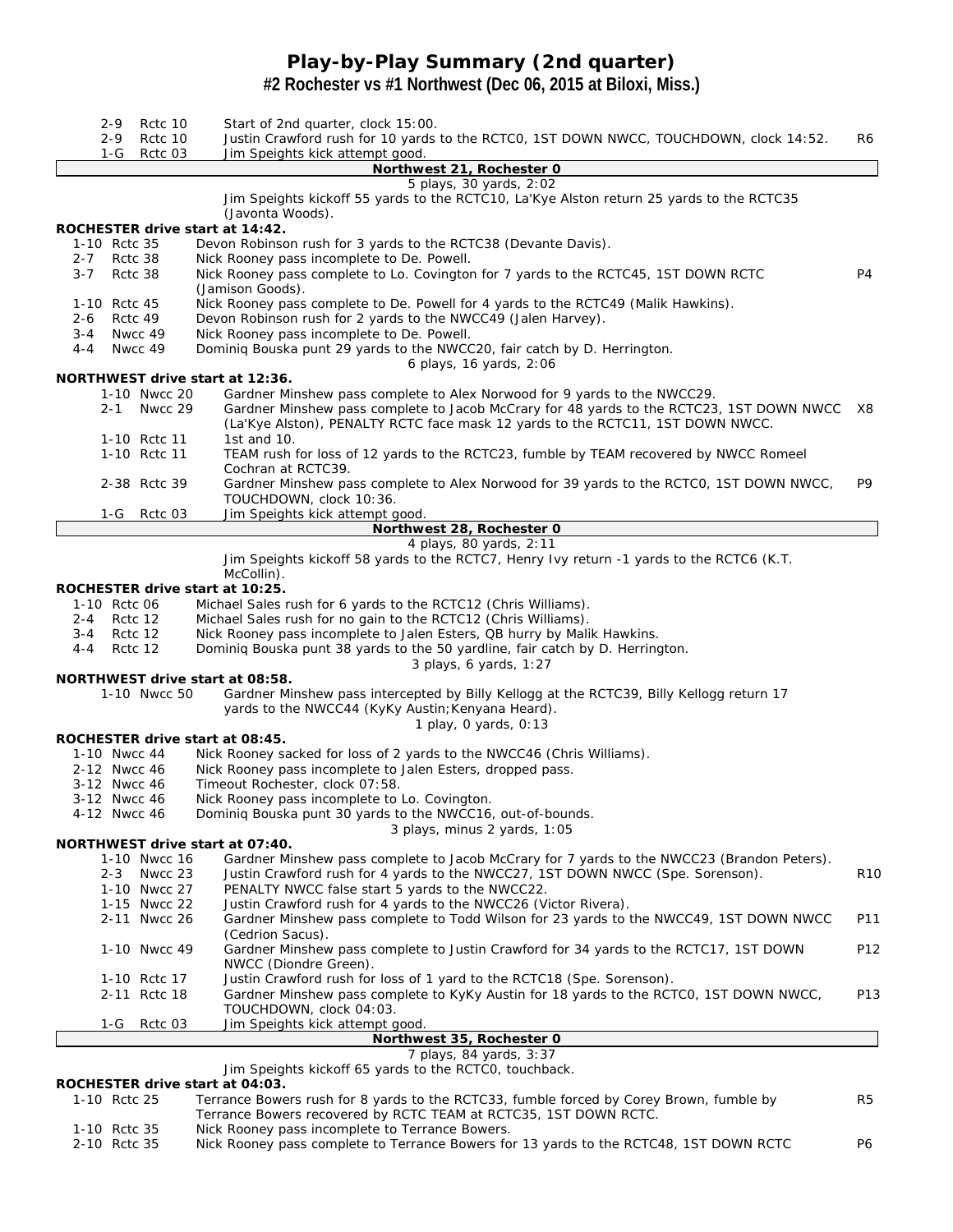# **Play-by-Play Summary (2nd quarter) #2 Rochester vs #1 Northwest (Dec 06, 2015 at Biloxi, Miss.)**

|              | (A.J. Smith).                                                                                |  |
|--------------|----------------------------------------------------------------------------------------------|--|
| 1-10 Rctc 48 | Nick Rooney rush for loss of 5 yards to the RCTC43, fumble by Nick Rooney recovered by       |  |
|              | RCTC Nick Rooney at RCTC43.                                                                  |  |
| 2-15 Rctc 43 | Nick Rooney pass complete to Ernest Lemay for 6 yards to the RCTC49 (Q. Qualls).             |  |
| 3-9 Rctc 49  | Nick Rooney pass complete to Jalen Esters for 17 yards to the NWCC34, 1ST DOWN RCTC<br>P7    |  |
|              | (Steven Bradley).                                                                            |  |
| 1-10 Nwcc 34 | Nick Rooney pass incomplete to Jalen Esters.                                                 |  |
| 2-10 Nwcc 34 | Nick Rooney pass incomplete to Terrance Bowers.                                              |  |
| 3-10 Nwcc 34 | Nick Rooney pass complete to De. Powell for 5 yards to the NWCC29 (Devante Davis).           |  |
| 4-5 Nwcc 29  | Nick Rooney pass incomplete to De. Powell.                                                   |  |
|              | 10 plays, 46 yards, 3:10                                                                     |  |
|              | NORTHWEST drive start at 00:53.                                                              |  |
| 1-10 Nwcc 29 | PENALTY NWCC false start 5 yards to the NWCC24.                                              |  |
| 1-15 Nwcc 24 | Gardner Minshew pass incomplete to Jacob McCrary.                                            |  |
| 2-15 Nwcc 24 | Gardner Minshew pass complete to T. Armstrong for 15 yards to the NWCC39, 1ST DOWN NWCC, P14 |  |
|              | out-of-bounds.                                                                               |  |
| 1-10 Nwcc 39 | PENALTY NWCC false start 5 yards to the NWCC34.                                              |  |
| 1-15 Nwcc 34 | Gardner Minshew pass incomplete, QB hurry by Nat Kabba.                                      |  |
| 2-15 Nwcc 34 | Gardner Minshew pass complete to Jacob McCrary for 2 yards to the NWCC36 (La'Kye Alston).    |  |
|              | End of half, clock 00:00.                                                                    |  |
|              | 4 plays, 7 yards, 0:53                                                                       |  |

|                 |       |         |   |           |          |                |             |      | END OF 2nd QUARTER: Northwest 35, Rochester 0 |                    |           |
|-----------------|-------|---------|---|-----------|----------|----------------|-------------|------|-----------------------------------------------|--------------------|-----------|
|                 |       | Time    |   | 1st Downs |          |                | Conversions |      |                                               |                    |           |
| Quarter Summary | Score | Poss    | R |           |          |                | 3rd         | 4th  | Rushina                                       | Passing            | Penalties |
| Rochester       |       | 0.07:48 |   |           | $\Omega$ | $\overline{4}$ | 2-6         | ົດ-1 | 7-14                                          | $6 - 15 - 0 - 52$  | $1 - 12$  |
| Northwest       |       | 07:12   |   |           |          |                | ი-ი         | 0-0  | $5-(-11)$                                     | $9 - 12 - 1 - 195$ | $3 - 15$  |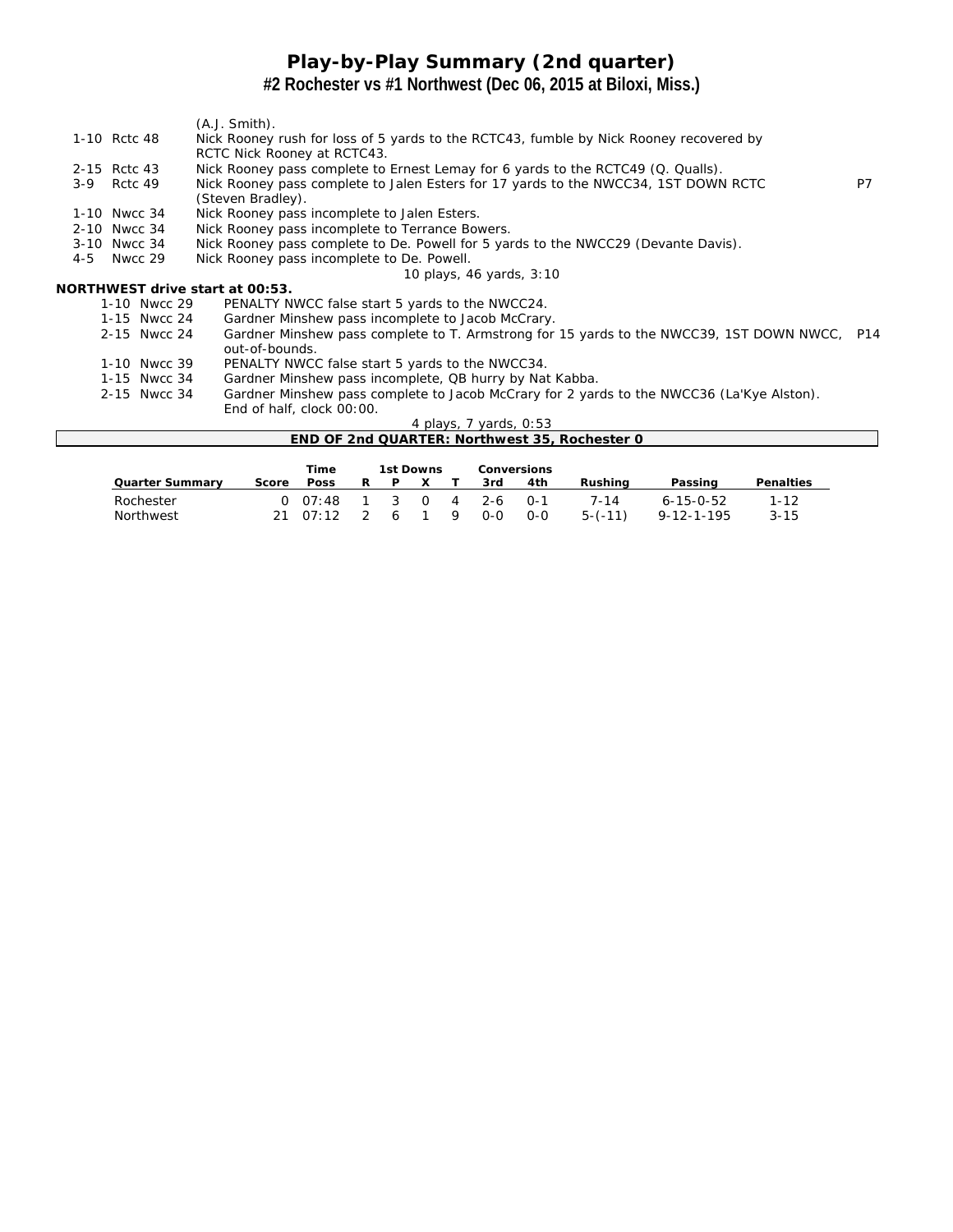## **Play-by-Play Summary (3rd quarter) #2 Rochester vs #1 Northwest (Dec 06, 2015 at Biloxi, Miss.)**

Start of 3rd quarter, clock 15:00, NWCC ball on NWCC35. Jim Speights kickoff 59 yards to the RCTC6, La'Kye Alston return 29 yards to the RCTC35 (Willie Bland Jr), PENALTY NWCC personal foul 15 yards to the 50 yardline, 1st and 10, RCTC ball on 50 yardline.

**ROCHESTER drive start at 14:52.** 1-10 Rctc 50 Nick Rooney sacked for loss of 5 yards to the RCTC45 (Corey Brown).<br>2-15 Rctc 45 Nick Rooney pass complete to Lo. Covington for 11 yards to the NWC

- Nick Rooney pass complete to Lo. Covington for 11 yards to the NWCC44 (Jamison Goods).
- 3-4 Nwcc 44 Nick Rooney pass complete to Jalen Esters for 3 yards to the NWCC41 (Jamison Goods).
- 4-1 Nwcc 41 Nick Rooney pass incomplete to Terrance Bowers (Tito Windham). *4 plays, 9 yards, 1:54*

**NORTHWEST drive start at 12:58.**

| 1-10    | Nwcc 41      | Justin Crawford rush for 1 yard to the NWCC42 (Cody Stanger; Roman Coats).              |                 |
|---------|--------------|-----------------------------------------------------------------------------------------|-----------------|
| $2 - 9$ | Nwcc 42      | Gardner Minshew pass complete to M. Chapman for 10 yards to the RCTC48, 1ST DOWN NWCC   | P15             |
|         |              | (Cody Stanger).                                                                         |                 |
|         | 1-10 Rctc 48 | PENALTY RCTC encroachment 5 yards to the RCTC43.                                        |                 |
|         | 1-5 Rctc 43  | Justin Crawford rush for 15 yards to the RCTC28, 1ST DOWN NWCC (Brandon Peters).        | R <sub>16</sub> |
|         | 1-10 Rctc 28 | PENALTY NWCC delay of game 5 yards to the RCTC33.                                       |                 |
|         | 1-15 Rctc 33 | Gardner Minshew pass complete to M. Chapman for 6 yards to the RCTC27 (Deon Dorvil).    |                 |
| $2 - 9$ | Rctc 27      | Gardner Minshew sacked for loss of 10 yards to the RCTC37 (Nat Kabba).                  |                 |
|         | 3-19 Rctc 37 | Gardner Minshew pass complete to M. Chapman for 8 yards to the RCTC29 (Deon Dorvil).    |                 |
|         | 4-11 Rctc 29 | Gardner Minshew pass complete to Jacob McCrary for 23 yards to the RCTC6, 1ST DOWN NWCC | P17             |
|         |              | (La'Kye Alston).                                                                        |                 |
| 1-G     | Rctc 06      | Justin Crawford rush for no gain to the RCTC6 (Cody Stanger).                           |                 |
| $2 - G$ | Rctc 06      | Gardner Minshew pass incomplete to Jacob McCrary.                                       |                 |
| $3-G$   | Rctc 06      | Justin Crawford rush for no gain to the RCTC6 (Deon Dorvil).                            |                 |
| 4-G     | Rctc 06      | Jim Speights field goal attempt from 23 GOOD, clock 06:55.                              |                 |

| Northwest 38, Rochester 0 |  |
|---------------------------|--|
| 11 plays, 53 vards, 6:13  |  |

|                                 | Jim Speights kickoff 56 yards to the RCTC9, La'Kye Alston return 26 yards to the RCTC35<br>(D. Herrington). |                 |
|---------------------------------|-------------------------------------------------------------------------------------------------------------|-----------------|
| ROCHESTER drive start at 06:45. |                                                                                                             |                 |
| 1-10 Rctc 35                    | Nick Rooney pass incomplete to Terrance Bowers.                                                             |                 |
| 2-10 Rctc 35                    | Nick Rooney pass complete to Jalen Esters for 14 yards to the RCTC49, 1ST DOWN RCTC                         | P <sub>8</sub>  |
|                                 | (Chris Williams).                                                                                           |                 |
| 1-10 Rctc 49                    | Jaborie Rucks rush for 10 yards to the NWCC41, 1ST DOWN RCTC (Tito Windham; Chris                           | R <sub>9</sub>  |
|                                 | Williams).                                                                                                  |                 |
| 1-10 Nwcc 41                    | Nick Rooney pass complete to Jalen Esters for 8 yards to the NWCC33 (Tito Windham).                         |                 |
| 2-2 Nwcc 33                     | Nick Rooney pass incomplete to Connor Watts.                                                                |                 |
| 3-2 Nwcc 33                     | Nick Rooney sacked for loss of 10 yards to the NWCC43 (Alfred Dickens).                                     |                 |
| 4-12 Nwcc 43                    | Dominiq Bouska punt 18 yards to the NWCC25, out-of-bounds.                                                  |                 |
|                                 | 6 plays, 22 yards, 2:26                                                                                     |                 |
| NORTHWEST drive start at 04:19. |                                                                                                             |                 |
| 1-10 Nwcc 25                    | Justin Crawford rush for 41 yards to the RCTC34, 1ST DOWN NWCC (Brandon Peters).                            | R <sub>18</sub> |
| 1-10 Rctc 34                    | Max Joseph rush for loss of 2 yards to the RCTC36 (Cody Stanger).                                           |                 |
| 2-12 Rctc 36                    | Gardner Minshew pass complete to Jacob McCrary for 36 yards to the RCTCO, 1ST DOWN NWCC,                    | P <sub>19</sub> |
|                                 | TOUCHDOWN, clock 03:02.                                                                                     |                 |
| $1-G$ Rctc 03                   | PENALTY RCTC encroachment declined.                                                                         |                 |
| Rctc 03<br>1-G                  | Jim Speights kick attempt good.                                                                             |                 |
|                                 | Northwest 45, Rochester 0                                                                                   |                 |

*3 plays, 75 yards, 1:24*

Jim Speights kickoff 61 yards to the RCTC4, Billy Kellogg return 18 yards to the RCTC22 (D. Herrington).

**ROCHESTER drive start at 02:55.**

- 1-10 Rctc 22 Jaborie Rucks rush for 2 yards to the RCTC24 (Malik Hawkins).
- 2-8 Rctc 24 PENALTY RCTC false start 5 yards to the RCTC19.
- 2-13 Rctc 19 Nick Rooney pass incomplete to Jaborie Rucks, dropped pass.

3-13 Rctc 19 Nick Rooney pass complete to Terrance Bowers for 10 yards to the RCTC29 (Q. Qualls).<br>4-3 Rctc 29 Dominig Bouska punt 39 yards to the NWCC32, fair catch by D. Herrington.

Dominiq Bouska punt 39 yards to the NWCC32, fair catch by D. Herrington.

*3 plays, 7 yards, 1:27*

**NORTHWEST drive start at 01:28.**

1-10 Nwcc 32 Gardner Minshew pass complete to Darius Thomas for 25 yards to the RCTC43, 1ST DOWN NWCC P20 (Billy Kellogg).

| 1-10 Rctc 43 | Gardner Minshew pass complete to Titus Ivory for 7 yards to the RCTC36 (Cedrion Sacus).   |                 |
|--------------|-------------------------------------------------------------------------------------------|-----------------|
| 2-3 Rete 36  | Max Joseph rush for 30 vards to the RCTC6, 1ST DOWN NWCC (La'Kve Alston: Brandon Peters). | R <sub>21</sub> |

**END OF 3rd QUARTER: Northwest 45, Rochester 0**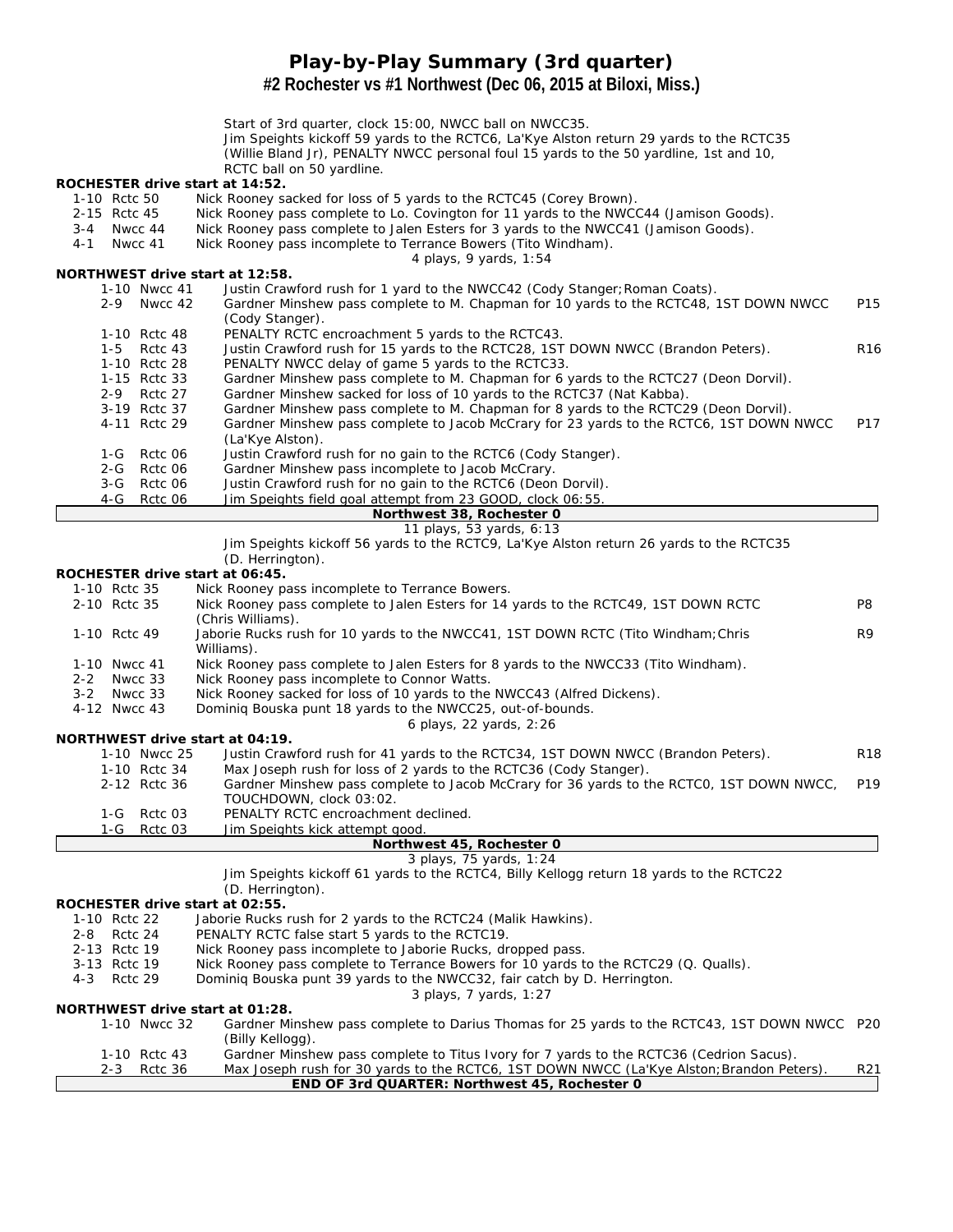# **Play-by-Play Summary (3rd quarter) #2 Rochester vs #1 Northwest (Dec 06, 2015 at Biloxi, Miss.)**

|                 |       | Time     |      | 1st Downs |   | Conversions             |     |            |                  |           |
|-----------------|-------|----------|------|-----------|---|-------------------------|-----|------------|------------------|-----------|
| Quarter Summary | Score | Poss     |      |           | X | 3rd                     | 4th | Rushina    | Passing          | Penalties |
| Rochester       |       |          |      |           |   | 0 05:47 1 1 0 2 0-3 0-1 |     | $4 - (-3)$ | $5 - 9 - 0 - 46$ | 2-10      |
| Northwest       |       | 10009:05 | $-3$ | 40        |   | $0 - 2$                 |     | 8-75       | 7-8-0-115        | $2 - 20$  |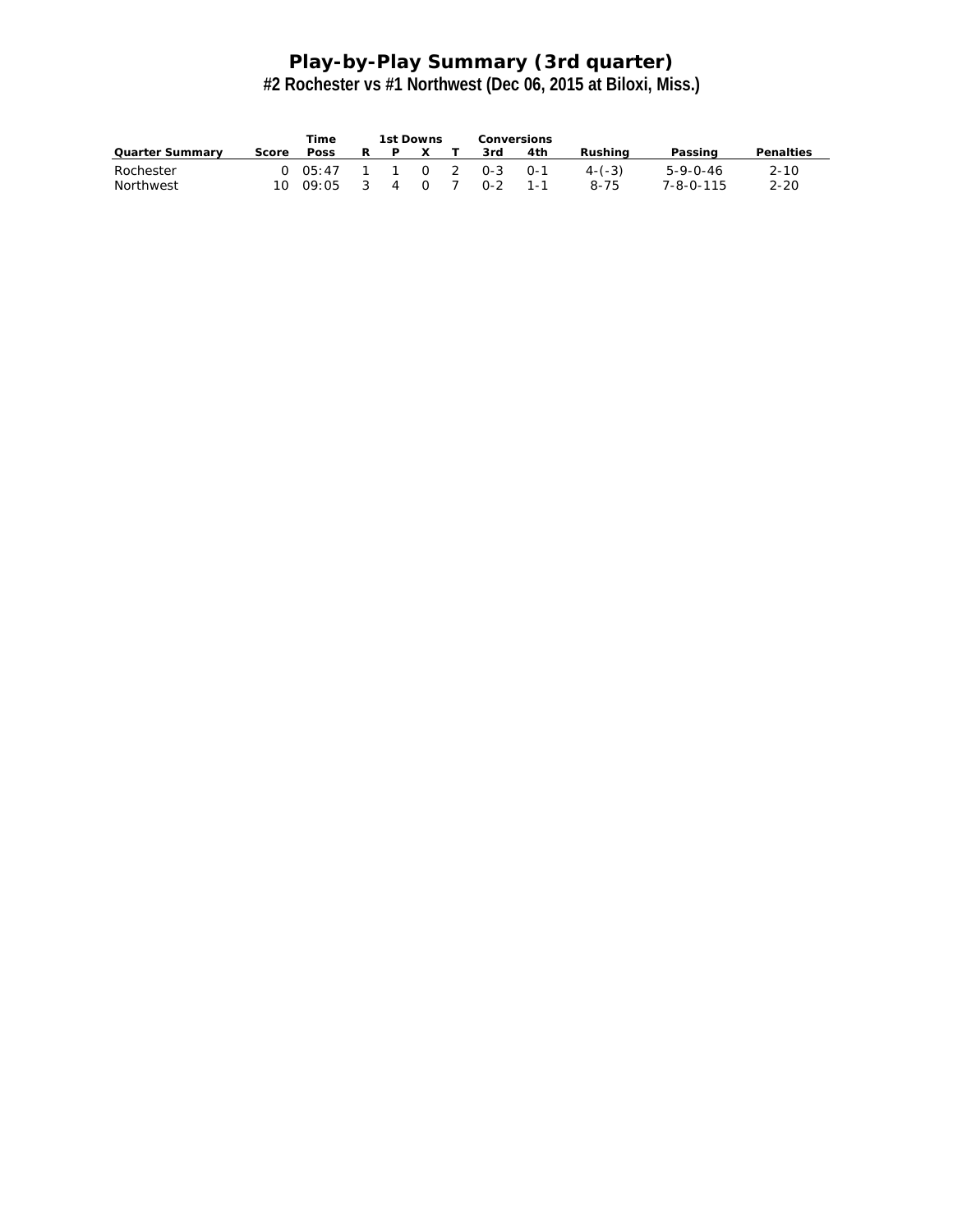# **Play-by-Play Summary (4th quarter) #2 Rochester vs #1 Northwest (Dec 06, 2015 at Biloxi, Miss.)**

|              | 1-G            | Rctc 06            | Start of 4th quarter, clock 15:00.                                                                                                                                   |                 |
|--------------|----------------|--------------------|----------------------------------------------------------------------------------------------------------------------------------------------------------------------|-----------------|
|              | 1-G            | Rctc 06            | Gardner Minshew pass incomplete to Titus Ivory (La'Kye Alston).                                                                                                      |                 |
|              | 2-G            | Rctc 06            | Max Joseph rush for 2 yards to the RCTC4 (Cody Stanger).                                                                                                             |                 |
|              | 3-G            | Rctc 04            | Gardner Minshew pass complete to Titus Ivory for 4 yards to the RCTCO, TOUCHDOWN, clock                                                                              |                 |
|              |                |                    | 14:10.                                                                                                                                                               |                 |
|              | 1-G            | Rctc 03            | Jim Speights kick attempt good.<br>Northwest 52, Rochester 0                                                                                                         |                 |
|              |                |                    | 6 plays, 68 yards, 2:32                                                                                                                                              |                 |
|              |                |                    | Jim Speights kickoff 59 yards to the RCTC6, La'Kye Alston return 22 yards to the RCTC28                                                                              |                 |
|              |                |                    | (Aleck Hobson).                                                                                                                                                      |                 |
|              |                |                    | ROCHESTER drive start at 13:56.                                                                                                                                      |                 |
| 1-10 Rctc 28 |                |                    | Timeout Northwest, clock 13:56.                                                                                                                                      |                 |
| 1-10 Rctc 28 |                |                    | Nick Rooney pass incomplete to Ernest Lemay.                                                                                                                         |                 |
| 2-10 Rctc 28 |                |                    | Nick Rooney pass complete to Ernest Lemay for 7 yards to the RCTC35 (K.T. McCollin), QB                                                                              |                 |
|              |                |                    | hurry by Raheim Avery.                                                                                                                                               |                 |
| $3 - 3$      | Rctc 35        |                    | Nick Rooney pass incomplete to Jalen Esters.                                                                                                                         |                 |
| 4-3          |                | Rctc 35            | Dominiq Bouska punt 50 yards to the NWCC15, D. Herrington return 0 yards to the NWCC15,                                                                              |                 |
|              |                |                    | fumble by D. Herrington recovered by RCTC Andre Jacobson at NWCC15.                                                                                                  |                 |
|              |                |                    | 3 plays, 7 yards, 1:07                                                                                                                                               |                 |
|              |                |                    | ROCHESTER drive start at 12:49.                                                                                                                                      | P10             |
| 1-10 Nwcc 15 |                |                    | Nick Rooney pass complete to Jalen Esters for 15 yards to the NWCCO, 1ST DOWN RCTC,<br>TOUCHDOWN, clock 12:42.                                                       |                 |
| 1-G          |                | Nwcc 03            | Matthew Gulland kick attempt good.                                                                                                                                   |                 |
|              |                |                    | Northwest 52, Rochester 7                                                                                                                                            |                 |
| 1-G          | Rctc 35        |                    | PENALTY NWCC roughing passer 15 yards to the 50 yardline.                                                                                                            |                 |
|              |                |                    | 1 play, 15 yards, 0:12                                                                                                                                               |                 |
|              |                |                    | Matthew Gulland kickoff 8 yards to the NWCC42, on-side kick, recovered by NWCC D'Andre                                                                               |                 |
|              |                |                    | Brown on NWCC42.                                                                                                                                                     |                 |
|              |                |                    | NORTHWEST drive start at 12:37.                                                                                                                                      |                 |
|              |                | 1-10 Nwcc 42       | Max Joseph rush for 10 yards to the RCTC48, 1ST DOWN NWCC (Brandon Peters; Zeek Carr).                                                                               | R <sub>22</sub> |
|              |                | 1-10 Rctc 48       | Max Joseph rush for 11 yards to the RCTC37, 1ST DOWN NWCC (De. McCallister).                                                                                         | R <sub>23</sub> |
|              |                | 1-10 Rctc 37       | Shea Chism pass complete to KyKy Austin for 30 yards to the RCTC7, 1ST DOWN NWCC (Jeffrey                                                                            | P24             |
|              |                |                    | Keene).                                                                                                                                                              |                 |
|              | 1-G            | Rctc 07            | PENALTY NWCC false start 5 yards to the RCTC12.                                                                                                                      |                 |
|              | 1-G<br>$2 - G$ | Rctc 12<br>Rctc 05 | Max Joseph rush for 7 yards to the RCTC5 (Victor Rivera; Randy Jones).<br>Max Joseph rush for 5 yards to the RCTCO, TOUCHDOWN, clock 09:30.                          |                 |
|              | 1-G            | Rctc 03            | Jim Speights kick attempt good.                                                                                                                                      |                 |
|              |                |                    | Northwest 59, Rochester 7                                                                                                                                            |                 |
|              |                |                    | 5 plays, 58 yards, 3:17                                                                                                                                              |                 |
|              |                |                    | Jim Speights kickoff 50 yards to the RCTC15, Ernest Lemay return 12 yards to the RCTC27                                                                              |                 |
|              |                |                    | (K.T. McCollin; D'Andre Brown).                                                                                                                                      |                 |
|              |                |                    | ROCHESTER drive start at 09:20.                                                                                                                                      |                 |
| 1-10 Rctc 27 |                |                    | Ray Maynard rush for 4 yards to the RCTC31 (A.J. Smith).                                                                                                             |                 |
| 2-6          | Rctc 31        |                    |                                                                                                                                                                      |                 |
|              |                |                    | Nick Rooney pass intercepted by Wesley Bush at the NWCC40, Wesley Bush return 5 yards to                                                                             |                 |
|              |                |                    | the NWCC45 (Ernest Lemay).                                                                                                                                           |                 |
|              |                |                    | 2 plays, 4 yards, 0:43                                                                                                                                               |                 |
|              |                |                    | NORTHWEST drive start at 08:37.                                                                                                                                      |                 |
|              |                | 1-10 Nwcc 45       | Max Joseph rush for 2 yards to the NWCC47 (Shedrick Dennis).                                                                                                         |                 |
|              | 2-8            | Nwcc 47            | Max Joseph rush for 2 yards to the NWCC49 (Brandon Peters; Roman Coats).                                                                                             |                 |
|              | 3-6            | Nwcc 49            | Shea Chism pass complete to Todd Wilson for 26 yards to the RCTC25, 1ST DOWN NWCC (La'Kye P25                                                                        |                 |
|              |                | 1-10 Rctc 25       | Alston).                                                                                                                                                             |                 |
|              | 2-4            | Rctc 19            | Max Joseph rush for 6 yards to the RCTC19 (Roman Coats; Shedrick Dennis).<br>Max Joseph rush for 6 yards to the RCTC13, 1ST DOWN NWCC (Brandon Peters; Roman Coats). | R26             |
|              |                | 1-10 Rctc 13       | Max Joseph rush for 5 yards to the RCTC8 (Victor Rivera).                                                                                                            |                 |
|              | $2 - 5$        | Rctc 08            | Shea Chism rush for loss of 4 yards to the RCTC12, fumble by Shea Chism recovered by NWCC                                                                            |                 |
|              |                |                    | Shea Chism at RCTC12.                                                                                                                                                |                 |
|              | $3-9$          | Rctc 12            | Shea Chism pass complete to Quandez Lee for 8 yards to the RCTC4 (Billy Kellogg).                                                                                    |                 |
|              | 4-1            | Rctc 04            | Max Joseph rush for 1 yard to the RCTC3, 1ST DOWN NWCC (Shedrick Dennis; Roman Coats).                                                                               | R27             |
|              | 1-G            | Rctc 03            | Max Joseph rush for 2 yards to the RCTC1 (Shedrick Dennis; Roman Coats).                                                                                             |                 |
|              | 2-G            | Rctc 01            | Shea Chism pass complete to Alex Norwood for 1 yard to the RCTCO, TOUCHDOWN, clock 01:30.                                                                            |                 |
|              | 1-G            | Rctc 03            | Jim Speights kick attempt good.                                                                                                                                      |                 |
|              |                |                    | Northwest 66, Rochester 7                                                                                                                                            |                 |
|              |                |                    | 11 plays, 55 yards, 7:15                                                                                                                                             |                 |
|              |                |                    | Jim Speights kickoff 49 yards to the RCTC16, Ernest Lemay return 10 yards to the RCTC26<br>(Aleck Hobson; Javonta Woods).                                            |                 |
|              |                |                    | ROCHESTER drive start at 01:22.                                                                                                                                      |                 |
| 1-10 Rctc 26 |                |                    | Nick Rooney pass complete to Jalen Esters for 15 yards to the RCTC41, 1ST DOWN RCTC                                                                                  | P11             |
| 1-10 Rctc 41 |                |                    | (Aleck Hobson), QB hurry by Willie McCaleb.<br>Nick Rooney pass complete to Jalen Esters for 8 yards to the RCTC49 (A.J. Smith).                                     |                 |